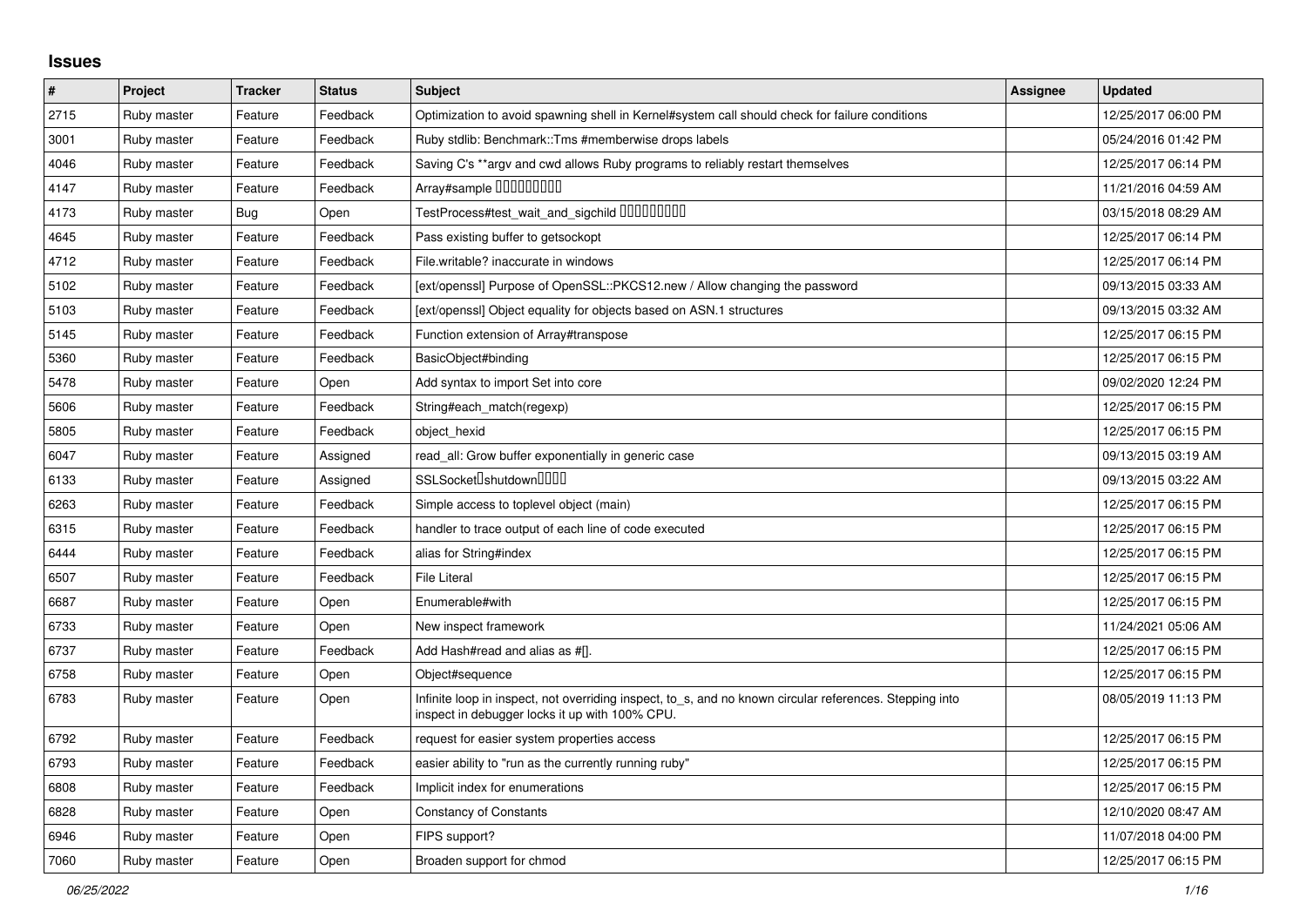| $\vert$ # | Project     | <b>Tracker</b> | <b>Status</b> | Subject                                                                                                                    | Assignee | <b>Updated</b>      |
|-----------|-------------|----------------|---------------|----------------------------------------------------------------------------------------------------------------------------|----------|---------------------|
| 7082      | Ruby master | Feature        | Open          | Process.kill 0 in windows can return spurious success                                                                      |          | 12/25/2017 06:15 PM |
| 7106      | Ruby master | Feature        | Open          | FileUtils.touch should allow touching the symlink itself rather than the file the link points to                           |          | 12/25/2017 06:15 PM |
| 7114      | Ruby master | Feature        | Feedback      | New classes: `HumanTime::LocalTime`, `HumanTime::Duration`                                                                 |          | 12/25/2017 06:15 PM |
| 7220      | Ruby master | Feature        | Open          | Separate IO#dup, StringIO#initialize_copy from dup(2)                                                                      |          | 12/10/2020 08:47 AM |
| 7240      | Ruby master | Feature        | Feedback      | Inheritable #included/#extended Hooks For Modules                                                                          |          | 12/25/2017 06:15 PM |
| 7250      | Ruby master | Feature        | Open          | A mechanism to include at once both instance-level and class-level methods from a module                                   |          | 12/25/2017 06:15 PM |
| 7340      | Ruby master | Feature        | Open          | 'each with' or 'into' alias for 'each with object'                                                                         |          | 12/25/2017 06:15 PM |
| 7341      | Ruby master | Feature        | Open          | Enumerable#associate                                                                                                       |          | 12/25/2017 06:15 PM |
| 7384      | Ruby master | Feature        | Open          | Rename #each_with_object to #each_with                                                                                     |          | 12/25/2017 06:15 PM |
| 7545      | Ruby master | Feature        | Open          | Make Range act as a "lazy ordered set"                                                                                     |          | 12/10/2020 08:49 AM |
| 7708      | Ruby master | Feature        | Open          | support for patches list                                                                                                   |          | 12/25/2017 06:15 PM |
| 7747      | Ruby master | Feature        | Open          | Expanded API for Binding semantics                                                                                         |          | 12/23/2021 11:43 PM |
| 7796      | Ruby master | Feature        | Feedback      | Hash#keys should return a set                                                                                              |          | 12/10/2020 08:49 AM |
| 7845      | Ruby master | Feature        | Open          | Strip doesn't handle unicode space characters in ruby 1.9.2 & 1.9.3 (does in 1.9.1)                                        |          | 12/23/2021 11:43 PM |
| 7895      | Ruby master | Feature        | Open          | Exception#backtrace_locations to go with Thread#backtrace_locations and Kernel#caller_locations                            |          | 12/23/2021 11:43 PM |
| 7981      | Ruby master | Feature        | Open          | ruby does not respect --                                                                                                   |          | 02/28/2013 02:49 PM |
| 7986      | Ruby master | Feature        | Feedback      | Custom case statement comparison method                                                                                    |          | 12/10/2020 08:50 AM |
| 8027      | Ruby master | Feature        | Feedback      | add the possibility to raise an exception in #included, #extended, #prepended, #inherited and break the<br>calling feature |          | 06/02/2013 03:22 PM |
| 8046      | Ruby master | Feature        | Open          | allow Object#extend to take a block                                                                                        |          | 12/25/2017 06:15 PM |
| 8062      | Ruby master | Feature        | Feedback      | Argument error stack trace to specify the 'called' method                                                                  |          | 12/25/2017 06:15 PM |
| 8077      | Ruby master | Feature        | Feedback      | Returning Dir objects from C extensions                                                                                    |          | 07/15/2019 10:48 PM |
| 8088      | Ruby master | Feature        | Open          | Method#parameters (and friends) should provide useful information about core methods                                       |          | 12/23/2021 11:43 PM |
| 8172      | Ruby master | Feature        | Feedback      | IndexError-returning counterparts to destructive Array methods                                                             |          | 12/30/2019 07:19 PM |
| 8184      | Ruby master | Feature        | Open          | Avoid the creation of meaningless ranges (nil, false, true)                                                                |          | 03/29/2013 11:16 PM |
| 8185      | Ruby master | <b>Bug</b>     | Open          | Thread/fork issue                                                                                                          |          | 12/30/2019 03:00 AM |
| 8206      | Ruby master | Feature        | Open          | Should Ruby core implement String#blank?                                                                                   |          | 04/28/2016 02:05 PM |
| 8258      | Ruby master | Feature        | Feedback      | Dir#escape_glob                                                                                                            |          | 12/23/2021 11:40 PM |
| 8259      | Ruby master | Feature        | Open          | Atomic attributes accessors                                                                                                |          | 12/23/2021 11:43 PM |
| 8269      | Ruby master | Feature        | Feedback      | stdlib: Add Find.each_file to accompany Find.find                                                                          |          | 06/02/2013 03:53 PM |
| 8272      | Ruby master | Feature        | Open          | Transfer feature tracking to CommonRuby                                                                                    |          | 12/23/2021 11:40 PM |
| 8275      | Ruby master | Feature        | Open          | Add Module#public_const_get                                                                                                |          | 12/23/2021 11:43 PM |
| 8291      | Ruby master | Feature        | Open          | Allow retrieving the root Fiber of a Thread                                                                                |          | 12/23/2021 11:43 PM |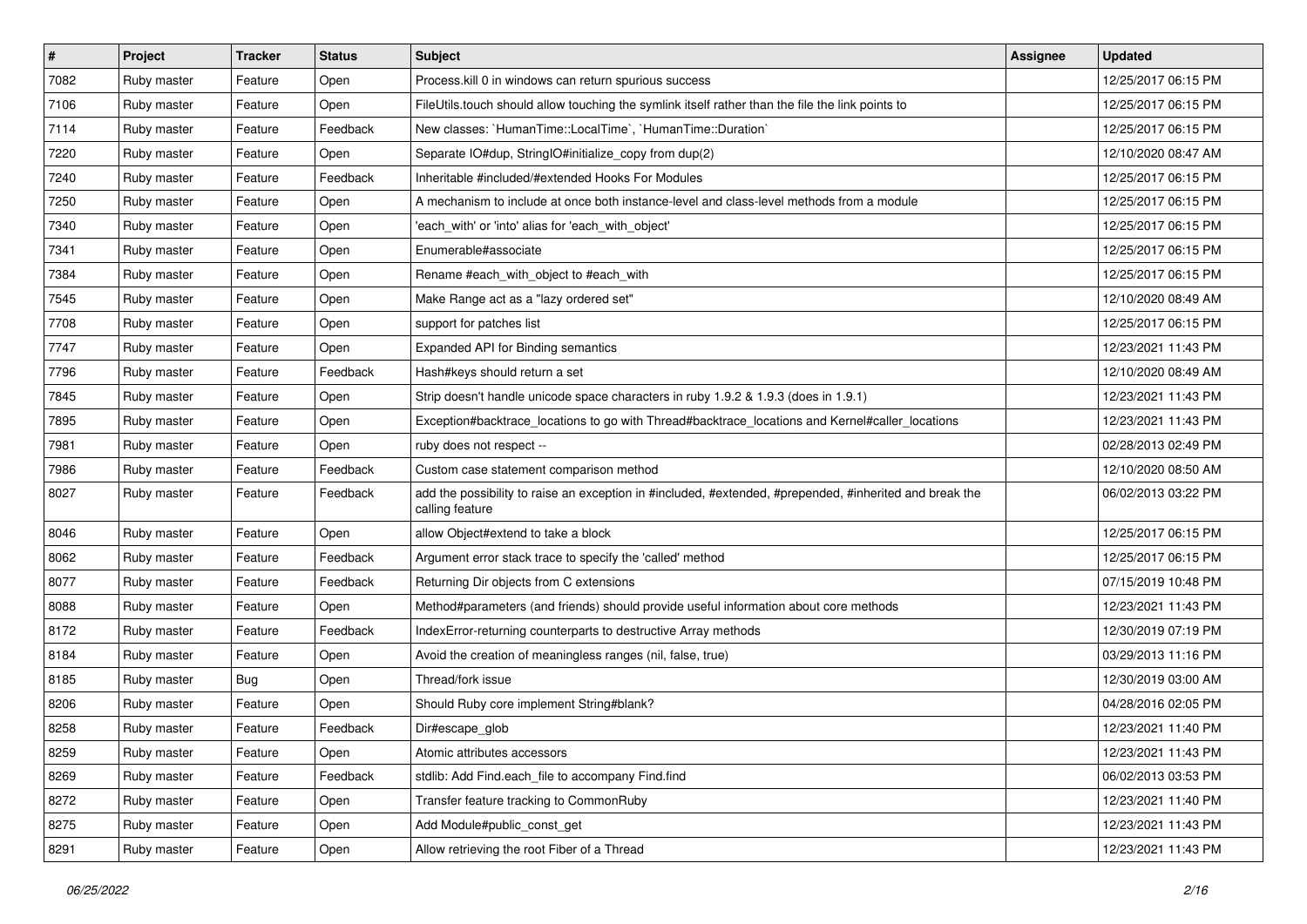| $\vert$ # | Project     | <b>Tracker</b> | <b>Status</b> | <b>Subject</b>                                                                          | Assignee | <b>Updated</b>      |
|-----------|-------------|----------------|---------------|-----------------------------------------------------------------------------------------|----------|---------------------|
| 8321      | Ruby master | Feature        | Open          | Ripper: I would like coordinates for keywords                                           |          | 05/10/2013 07:01 PM |
| 8366      | Ruby master | Feature        | Open          | Exception message take time to execute depending on the instance variables              |          | 09/22/2014 06:41 AM |
| 8396      | Ruby master | Feature        | Feedback      | Allow easier destructuring of MatchData                                                 |          | 06/02/2013 04:53 PM |
| 8404      | Ruby master | Feature        | Open          | virtual, hooked or read only global variabels for ruby only code too                    |          | 05/14/2013 09:19 PM |
| 8421      | Ruby master | Feature        | Feedback      | add Enumerable#find_map and Enumerable#find_all_map                                     |          | 11/29/2020 11:40 PM |
| 8422      | Ruby master | Feature        | Feedback      | add Enumerable#reverse_sort and Enumerable#reverse_sort_by                              |          | 06/14/2013 03:19 AM |
| 8437      | Ruby master | Feature        | Open          | custom operators, unicode                                                               |          | 08/30/2015 03:05 AM |
| 8452      | Ruby master | Feature        | Open          | Kernel#otherwise to rewrite code like (obj    default obj).do smth                      |          | 05/26/2013 08:41 PM |
| 8494      | Ruby master | Feature        | Open          | Safe method for defensive copies. alternative to 'dup'                                  |          | 06/05/2013 04:26 PM |
| 8506      | Ruby master | Feature        | Open          | Object#iter_for / Object#to_iter                                                        |          | 06/10/2013 05:21 PM |
| 8515      | Ruby master | Feature        | Feedback      | don't allow irb to dump output for forever and ever                                     |          | 08/15/2014 09:20 PM |
| 8544      | Ruby master | Feature        | Open          | OpenURI should open 'file://' URIs                                                      |          | 12/12/2015 04:30 PM |
| 8564      | Ruby master | Feature        | Open          | Extend Module#attr methods                                                              |          | 02/05/2015 07:39 PM |
| 8566      | Ruby master | Feature        | Open          | [PATCH] Allow to configure additional preludes                                          |          | 12/10/2014 01:13 PM |
| 8570      | Ruby master | Feature        | Open          | Better mechanisms to safely load classes concurrently                                   |          | 12/23/2021 11:43 PM |
| 8573      | Ruby master | Feature        | Feedback      | Add String#format method(not an alias of String#%)                                      |          | 04/18/2018 09:59 AM |
| 8598      | Ruby master | Feature        | Open          | Expose information whether a timezone offset has been explicitly set on DateTime object |          | 07/03/2013 08:27 PM |
| 8614      | Ruby master | Feature        | Open          | Object#singleton_class with a block                                                     |          | 07/12/2013 10:14 AM |
| 8619      | Ruby master | Feature        | Open          | <b>Standard Profiling API</b>                                                           |          | 12/23/2021 11:43 PM |
| 8626      | Ruby master | Feature        | Open          | Add a Set coercion method to the standard lib: Set(possible_set)                        |          | 12/23/2021 11:43 PM |
| 8635      | Ruby master | Feature        | Open          | attr accessor with default block                                                        |          | 12/23/2021 11:43 PM |
| 8640      | Ruby master | Feature        | Open          | Add Time#elapsed to return nanoseconds since creation                                   |          | 12/23/2021 11:43 PM |
| 8681      | Ruby master | Feature        | Open          | Net::HTTP should set TCP_NODELAY for requests with body                                 |          | 12/23/2021 11:43 PM |
| 8688      | Ruby master | Feature        | Open          | #sprintf should accept strings as keys                                                  |          | 07/26/2013 02:33 AM |
| 8714      | Ruby master | Feature        | Open          | Non-interpolated regular expression literal                                             |          | 08/02/2013 08:00 PM |
| 8751      | Ruby master | Feature        | Open          | Add offsets to method#source_location                                                   |          | 12/23/2021 11:43 PM |
| 8765      | Ruby master | Feature        | Feedback      | Literal for symbol with interpolation                                                   |          | 08/19/2013 10:20 PM |
| 8772      | Ruby master | Feature        | Open          | Hash alias #  merge, and the case for Hash and Array polymorphism                       |          | 12/25/2017 06:15 PM |
| 8786      | Ruby master | Feature        | Open          | Process.clock_gettime(:realtime)                                                        |          | 08/15/2013 10:33 PM |
| 8788      | Ruby master | Feature        | Feedback      | use eventfd on newer Linux instead of pipe for timer thread                             |          | 12/25/2017 06:15 PM |
| 8807      | Ruby master | Feature        | Open          | Custom literals                                                                         |          | 12/10/2020 08:53 AM |
| 8811      | Ruby master | Feature        | Feedback      | Counterpart to `Hash#key?` for `Array`                                                  |          | 09/04/2013 02:12 AM |
| 8827      | Ruby master | Feature        | Open          | A method that flips the receiver and the first argument                                 |          | 08/29/2013 05:59 AM |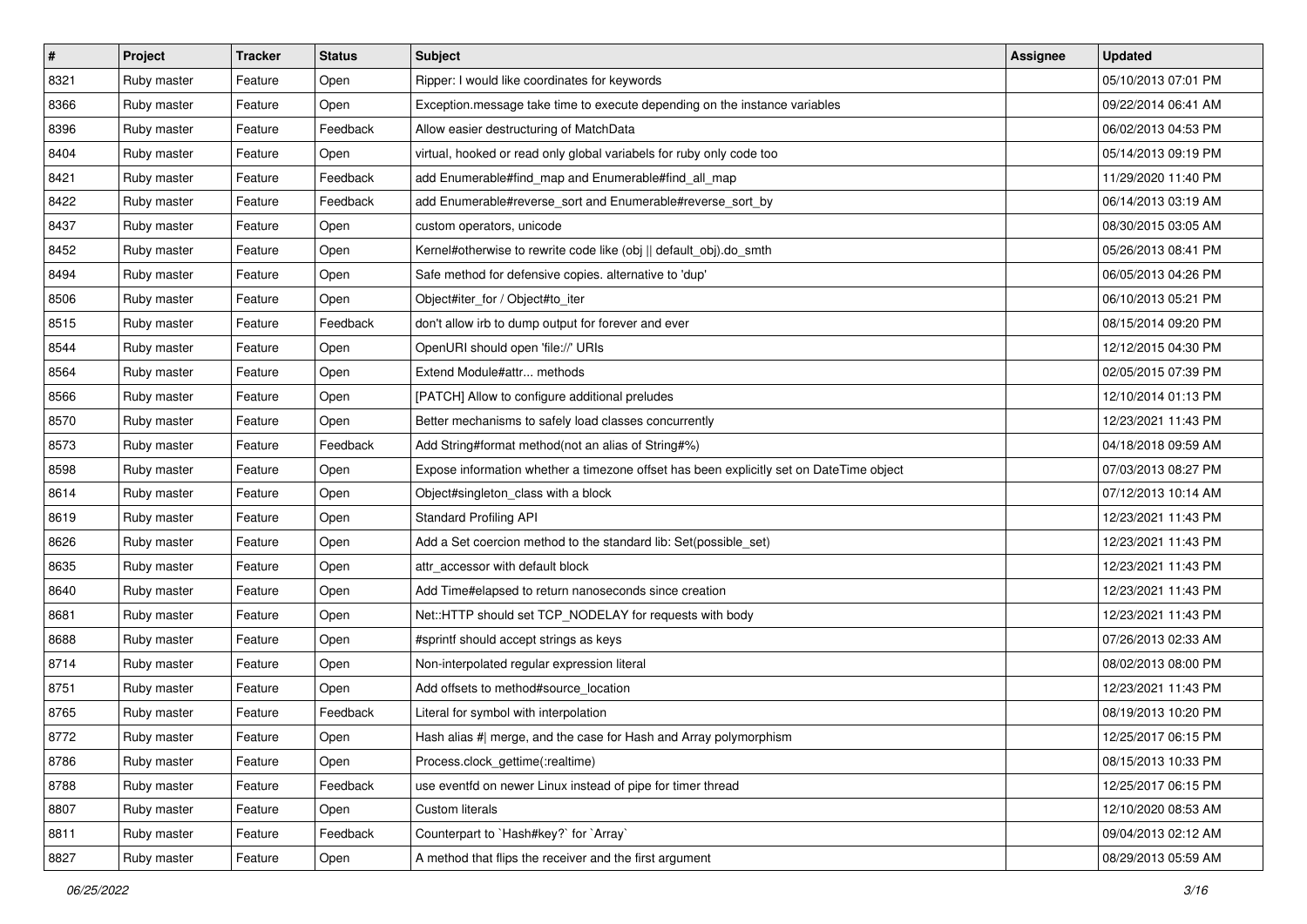| $\vert$ # | Project     | <b>Tracker</b> | <b>Status</b> | <b>Subject</b>                                                                                                                         | <b>Assignee</b> | <b>Updated</b>      |
|-----------|-------------|----------------|---------------|----------------------------------------------------------------------------------------------------------------------------------------|-----------------|---------------------|
| 8834      | Ruby master | Feature        | Open          | Kernel#load_relative                                                                                                                   |                 | 04/18/2019 11:41 PM |
| 8848      | Ruby master | Feature        | Open          | Syntax for binary strings                                                                                                              |                 | 12/23/2021 11:43 PM |
| 8853      | Ruby master | Feature        | Open          | Should String#sub(pattern) returns an Enumerator?                                                                                      |                 | 07/13/2019 12:32 AM |
| 8862      | Ruby master | Feature        | Open          | getoptiong to accept user-provided commandline                                                                                         |                 | 09/04/2013 09:53 PM |
| 8863      | Ruby master | Feature        | Feedback      | New error class: UndefinedBehaviorError                                                                                                |                 | 01/11/2014 11:09 AM |
| 8896      | Ruby master | Feature        | Open          | #tap with missing block                                                                                                                |                 | 12/23/2021 11:43 PM |
| 8912      | Ruby master | Feature        | Feedback      | Exception.raise                                                                                                                        |                 | 09/16/2013 06:23 AM |
| 8921      | Ruby master | Feature        | Open          | Allow select, reject, etc to accept a regex                                                                                            |                 | 04/04/2020 05:57 AM |
| 8947      | Ruby master | Feature        | Open          | make alias, alias_method, attr_* return name of the alias                                                                              |                 | 12/23/2021 11:43 PM |
| 8961      | Ruby master | Feature        | Open          | Synchronizable module to easily wrap methods in a mutex                                                                                |                 | 12/23/2021 11:43 PM |
| 8967      | Ruby master | Feature        | Open          | add uninclude and unextend method                                                                                                      |                 | 09/30/2013 02:18 PM |
| 8970      | Ruby master | Feature        | Open          | Array.zip and Array.product                                                                                                            |                 | 09/12/2019 03:40 AM |
| 8987      | Ruby master | Feature        | Open          | map/collect extension which handles arguments                                                                                          |                 | 01/05/2018 09:00 PM |
| 8994      | Ruby master | Feature        | Open          | add methods for Float to get if an NaN is quiet or not, also add class methods for Float to "generate" an<br>quiet NaN and an loud NaN |                 | 10/21/2019 10:38 PM |
| 9049      | Ruby master | Feature        | Open          | Shorthands (a:b, *) for inclusive indexing                                                                                             |                 | 03/15/2018 12:26 AM |
| 9076      | Ruby master | Feature        | Feedback      | New one-argument block syntax: &.                                                                                                      |                 | 12/10/2020 08:53 AM |
| 9095      | Ruby master | Feature        | Open          | Allow `Symbol#to_proc` to take arguments                                                                                               |                 | 11/10/2013 04:25 AM |
| 9099      | Ruby master | Feature        | Feedback      | Train emoji lambda operator                                                                                                            |                 | 11/24/2013 01:48 AM |
| 9111      | Ruby master | Feature        | Open          | Encoding-free String comparison                                                                                                        |                 | 11/21/2013 04:35 PM |
| 9116      | Ruby master | Feature        | Open          | String#rsplit missing                                                                                                                  |                 | 04/27/2017 10:00 AM |
| 9145      | Ruby master | Feature        | Open          | Queue#pop(true) return nil if empty instead of raising ThreadError                                                                     |                 | 01/01/2018 07:41 PM |
| 9174      | Ruby master | Feature        | Open          | value receiving block for Hash#has_key?                                                                                                |                 | 11/29/2013 06:33 AM |
| 9185      | Ruby master | Feature        | Open          | Add alias class method or class alias functionality                                                                                    |                 | 01/05/2018 09:00 PM |
| 9189      | Ruby master | Bug            | Assigned      | Build failure on Windows in case of nonascii TEMP environment.                                                                         |                 | 01/05/2018 09:00 PM |
| 9253      | Ruby master | Feature        | Open          | Regexp named match and case statement                                                                                                  |                 | 01/05/2018 09:00 PM |
| 9260      | Ruby master | Feature        | Open          | make FileUtils.rm rf raise on errors                                                                                                   |                 | 12/19/2013 12:27 AM |
| 9355      | Ruby master | Feature        | Open          | Re: Rename method id to method name in TracePoint class                                                                                |                 | 07/12/2019 03:45 AM |
| 9400      | Ruby master | Feature        | Open          | Respect constant lookup when using `raise`                                                                                             |                 | 07/12/2019 03:36 AM |
| 9401      | Ruby master | Feature        | Open          | Yet another syntax for literal anonymous functions (lambdas)                                                                           |                 | 12/23/2021 11:43 PM |
| 9402      | Ruby master | Feature        | Open          | A syntax to specify the default value of a hash                                                                                        |                 | 12/23/2021 11:43 PM |
| 9435      | Ruby master | <b>Bug</b>     | Open          | Kernel.system problem                                                                                                                  |                 | 12/30/2019 03:00 AM |
| 9445      | Ruby master | Feature        | Open          | Support emitting 1.9 Symbol keyword Hash syntax when pretty printing Hashes                                                            |                 | 01/24/2014 06:01 AM |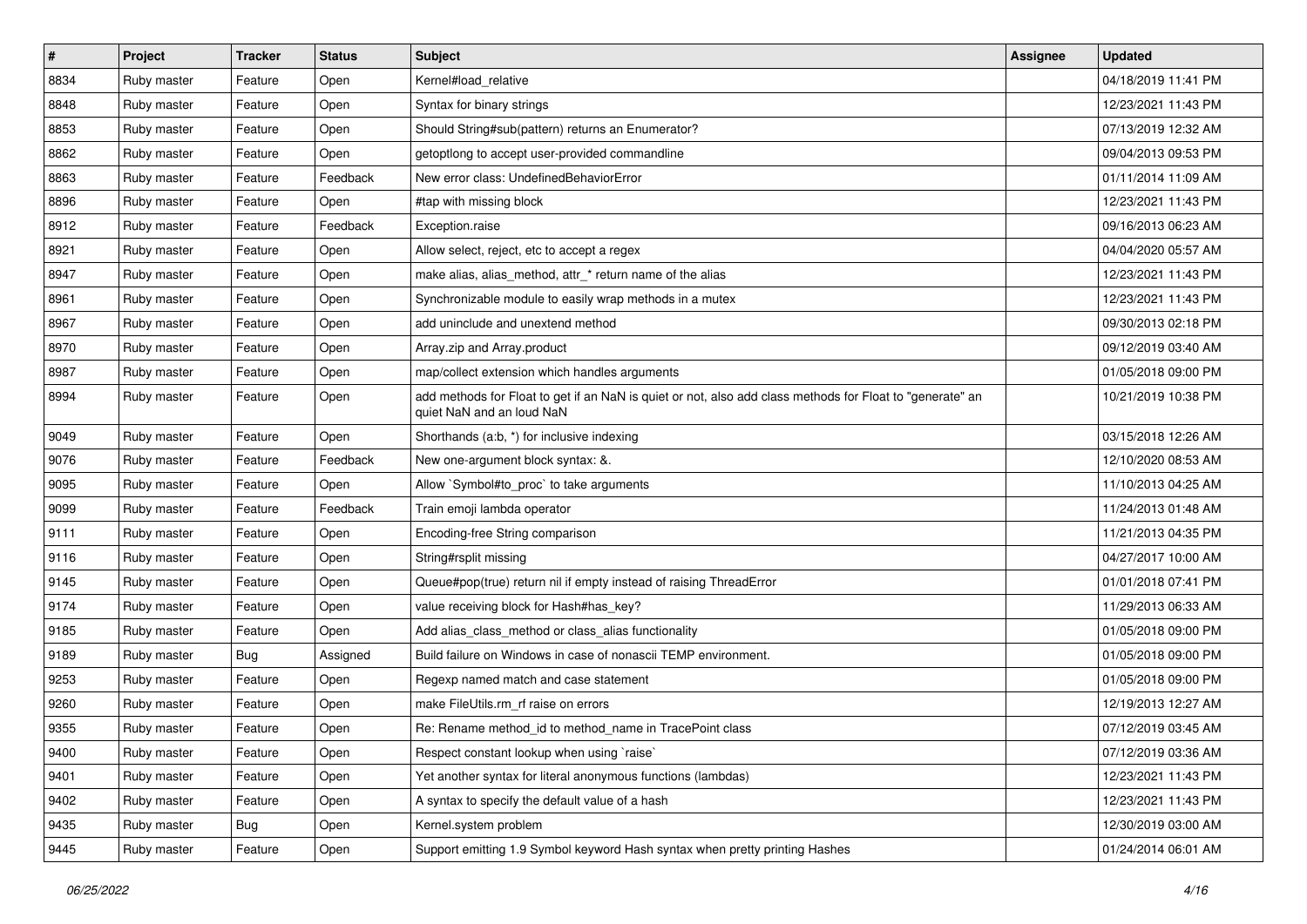| $\vert$ # | Project     | <b>Tracker</b> | <b>Status</b> | <b>Subject</b>                                                                                                                                                                    | Assignee | <b>Updated</b>      |
|-----------|-------------|----------------|---------------|-----------------------------------------------------------------------------------------------------------------------------------------------------------------------------------|----------|---------------------|
| 9515      | Ruby master | Feature        | Open          | 'IO.each' and 'CSV.each'                                                                                                                                                          |          | 01/04/2020 05:41 PM |
| 9516      | Ruby master | Misc           | Open          | Consolidate all deprecation messages to one or more helper methods                                                                                                                |          | 02/13/2014 05:11 PM |
| 9522      | Ruby master | Feature        | Open          | Float("NaN"), Float("Infinity")                                                                                                                                                   |          | 02/16/2014 05:36 AM |
| 9527      | Ruby master | Feature        | Open          | make Net::HTTP.get_print not only to \$stdout but to an IO as a parameter                                                                                                         |          | 02/23/2014 06:04 AM |
| 9548      | Ruby master | Feature        | Feedback      | Module curry                                                                                                                                                                      |          | 03/11/2014 02:00 PM |
| 9552      | Ruby master | Feature        | Feedback      | Module map!                                                                                                                                                                       |          | 03/09/2014 05:51 AM |
| 9553      | Ruby master | Feature        | Open          | Make argument validation routine of a method an object                                                                                                                            |          | 02/22/2014 07:58 AM |
| 9556      | Ruby master | Feature        | Open          | Add HTTP#get block functionality to HTTP.get                                                                                                                                      |          | 02/23/2014 05:53 AM |
| 9557      | Ruby master | Feature        | Open          | Enumerator#next and Enumerator#peek with argument                                                                                                                                 |          | 04/11/2014 07:00 PM |
| 9585      | Ruby master | Feature        | Open          | Add Object#in? to make ruby easier to read                                                                                                                                        |          | 03/15/2014 04:49 PM |
| 9613      | Ruby master | Feature        | Open          | Warn about unsafe ossl ciphers                                                                                                                                                    |          | 09/13/2015 03:27 AM |
| 9667      | Ruby master | Feature        | Open          | Optimization of FILE_and _dir_                                                                                                                                                    |          | 03/25/2014 04:48 AM |
| 9678      | Ruby master | Feature        | Feedback      | New heredoc syntax                                                                                                                                                                |          | 12/23/2021 11:40 PM |
| 9686      | Ruby master | Feature        | Open          | Syntax for symbols used in hashes                                                                                                                                                 |          | 12/23/2021 11:43 PM |
| 9724      | Ruby master | Misc           | Open          | Warnings in Ruby: allow per-file directives to i.e. suppress warnings                                                                                                             |          | 04/10/2014 06:21 PM |
| 9725      | Ruby master | Feature        | Open          | Do not inspect NameError target object unless verbose                                                                                                                             |          | 05/08/2015 02:18 AM |
| 9760      | Ruby master | Bug            | Open          | mkmf does not allow for linking against custom libraries when a system library is present                                                                                         |          | 05/24/2016 08:11 AM |
| 9777      | Ruby master | Feature        | Feedback      | Feature Proposal: Proc#to_lambda                                                                                                                                                  |          | 01/05/2018 09:00 PM |
| 9779      | Ruby master | Feature        | Open          | Add Module#descendents                                                                                                                                                            |          | 01/05/2018 09:00 PM |
| 9784      | Ruby master | Feature        | Open          | Alias URI#merge to URI#join                                                                                                                                                       |          | 04/29/2014 05:42 AM |
| 9804      | Ruby master | Feature        | Open          | File::CREATE as a synonym for File::CREAT                                                                                                                                         |          | 12/23/2021 11:43 PM |
| 9807      | Ruby master | Feature        | Open          | String.new with block                                                                                                                                                             |          | 05/07/2014 05:54 AM |
| 9830      | Ruby master | Feature        | Assigned      | Support for GOST private/public keys                                                                                                                                              |          | 09/13/2015 03:10 AM |
| 9832      | Ruby master | Misc           | Open          | better concurrency in threads                                                                                                                                                     |          | 05/12/2014 12:33 PM |
| 9853      | Ruby master | Feature        | Open          | Please consider quoted generation of hash like in %h( foo bar bee blaa )                                                                                                          |          | 05/19/2014 04:43 PM |
| 9871      | Ruby master | Feature        | Open          | load a ruby library which doesn't have extension                                                                                                                                  |          | 05/28/2014 10:07 AM |
| 9887      | Ruby master | Feature        | Open          | Add uninclude please                                                                                                                                                              |          | 05/31/2014 01:33 PM |
| 9909      | Ruby master | Feature        | Open          | why shouldn't constant lookup check the nesting of module's name                                                                                                                  |          | 06/07/2014 02:18 AM |
| 9918      | Ruby master | Feature        | Open          | Exception#cause should be shown in output and #inspect                                                                                                                            |          | 07/13/2015 02:32 PM |
| 9921      | Ruby master | <b>Bug</b>     | Feedback      | gmtime r, win32.h, and <string></string>                                                                                                                                          |          | 06/10/2022 05:39 AM |
| 9929      | Ruby master | Feature        | Open          | add with_default method to Hash                                                                                                                                                   |          | 06/11/2014 12:08 AM |
| 9941      | Ruby master | Feature        | Open          | Issue a warning when `module` or `class` keyword causes re-initialization of a constant that will become<br>the module/class name, instead of creating/reopening the module/class |          | 12/23/2021 11:43 PM |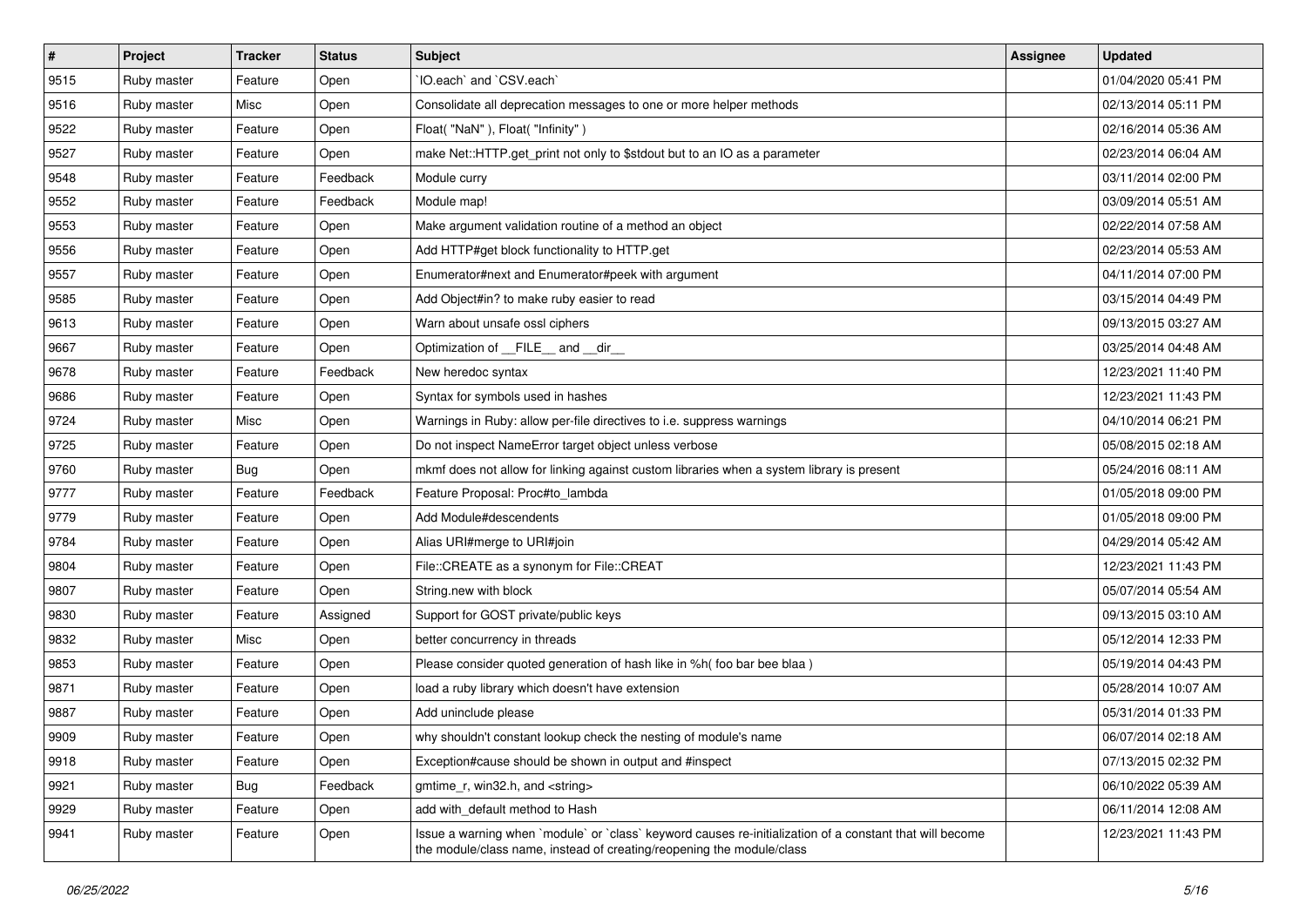| $\vert$ # | Project     | <b>Tracker</b> | <b>Status</b> | <b>Subject</b>                                                                                                                             | <b>Assignee</b> | <b>Updated</b>      |
|-----------|-------------|----------------|---------------|--------------------------------------------------------------------------------------------------------------------------------------------|-----------------|---------------------|
| 9947      | Ruby master | Feature        | Open          | Make `Object#send` and `Object#method` private                                                                                             |                 | 12/23/2021 11:43 PM |
| 9953      | Ruby master | Feature        | Open          | set_trace_func values which could be frozen or symbols                                                                                     |                 | 06/19/2014 10:44 PM |
| 9960      | Ruby master | Feature        | Feedback      | Add support for GNU -- long options                                                                                                        |                 | 06/21/2014 02:06 AM |
| 9963      | Ruby master | Feature        | Feedback      | Symbol.count                                                                                                                               |                 | 07/11/2014 06:50 AM |
| 9992      | Ruby master | Feature        | Open          | Access Modifiers (Internal Interfaces)                                                                                                     |                 | 12/18/2017 03:04 PM |
| 10000     | Ruby master | Feature        | Open          | format width and precision with symbol hash                                                                                                |                 | 07/01/2014 01:25 AM |
| 10018     | Ruby master | Feature        | Feedback      | Consider adding Sub-Includes as in include Foo::bar                                                                                        |                 | 07/10/2014 12:49 AM |
| 10040     | Ruby master | Feature        | Feedback      | '%d' and '%t' shorthands for 'Date.new(*args)' and 'Time.new(*args)'                                                                       |                 | 07/21/2014 03:42 AM |
| 10047     | Ruby master | Feature        | Feedback      | Proposal for failesafe requires                                                                                                            |                 | 07/17/2014 10:35 PM |
| 10051     | Ruby master | Feature        | Open          | nbsp isn't remove with trim                                                                                                                |                 | 07/17/2014 08:02 AM |
| 10059     | Ruby master | Feature        | Feedback      | [PATCH and SUGGEST] 0000000000000000000000000000000                                                                                        |                 | 09/16/2014 11:54 AM |
| 10108     | Ruby master | Feature        | Feedback      | NameError#name and nested constants                                                                                                        |                 | 08/10/2014 04:37 AM |
| 10131     | Ruby master | Feature        | Feedback      | Greatest multiple of r not greater than x                                                                                                  |                 | 08/14/2014 07:23 AM |
| 10152     | Ruby master | Feature        | Open          | String#strip doesn't remove non-breaking space                                                                                             |                 | 04/12/2015 07:36 PM |
| 10168     | Ruby master | Feature        | Open          | Native Object#inspect method should single quote strings that don't need to be double quoted                                               |                 | 01/01/2016 08:27 PM |
| 10175     | Ruby master | Feature        | Open          | There's no reason to prefer Proc.new over Kernel#proc anymore                                                                              |                 | 11/10/2014 11:07 PM |
| 10176     | Ruby master | Feature        | Open          | Document how to perform net/http calls in parallel                                                                                         |                 | 08/27/2014 10:46 PM |
| 10177     | Ruby master | Feature        | Open          | Hash#has_key? and Hash#has_value? should be deprecated                                                                                     |                 | 09/19/2014 06:01 PM |
| 10179     | Ruby master | Feature        | Open          | Net::HTTP::Get.new("https://google.com").basic_auth(user_name, password) should throw exception<br>stating the need to set use_ssl to true |                 | 09/13/2015 03:25 AM |
| 10181     | Ruby master | Feature        | Open          | New method File.openat()                                                                                                                   |                 | 10/22/2015 12:12 PM |
| 10183     | Ruby master | Feature        | Open          | An alternative name for method `class`                                                                                                     |                 | 10/31/2017 11:42 AM |
| 10211     | Ruby master | Feature        | Feedback      | Implement Signal.current_trap(sig)                                                                                                         |                 | 08/09/2015 01:00 PM |
| 10215     | Ruby master | Feature        | Open          | prohibit subclassing for classes without allocator in Ruby                                                                                 |                 | 09/08/2014 07:29 AM |
| 10217     | Ruby master | Feature        | Open          | Dir constructor similar to Pathname constructor                                                                                            |                 | 12/23/2021 11:43 PM |
| 10225     | Ruby master | Feature        | Open          | [PATCH] *math.c: New method Math.normcdf                                                                                                   |                 | 01/05/2018 09:01 PM |
| 10228     | Ruby master | Feature        | Feedback      | Statistics module                                                                                                                          |                 | 11/10/2014 11:01 PM |
| 10237     | Ruby master | Feature        | Open          | Transform all elements of one Encoding into another Encoding for Array and Hash                                                            |                 | 01/05/2018 09:01 PM |
| 10251     | Ruby master | Feature        | Open          | URI: Support wildcards (globbing) in no_proxy                                                                                              |                 | 12/16/2015 05:22 AM |
| 10254     | Ruby master | Feature        | Feedback      | Array#each and Array#map for nested arrays                                                                                                 |                 | 09/19/2014 07:38 PM |
| 10255     | Ruby master | Feature        | Open          | Math.log: check domain of base argument                                                                                                    |                 | 01/27/2015 02:32 AM |
| 10270     | Ruby master | Feature        | Feedback      | Hash#insert                                                                                                                                |                 | 09/21/2014 01:01 PM |
| 10273     | Ruby master | Feature        | Open          | Immutable Ruby                                                                                                                             |                 | 12/23/2021 11:43 PM |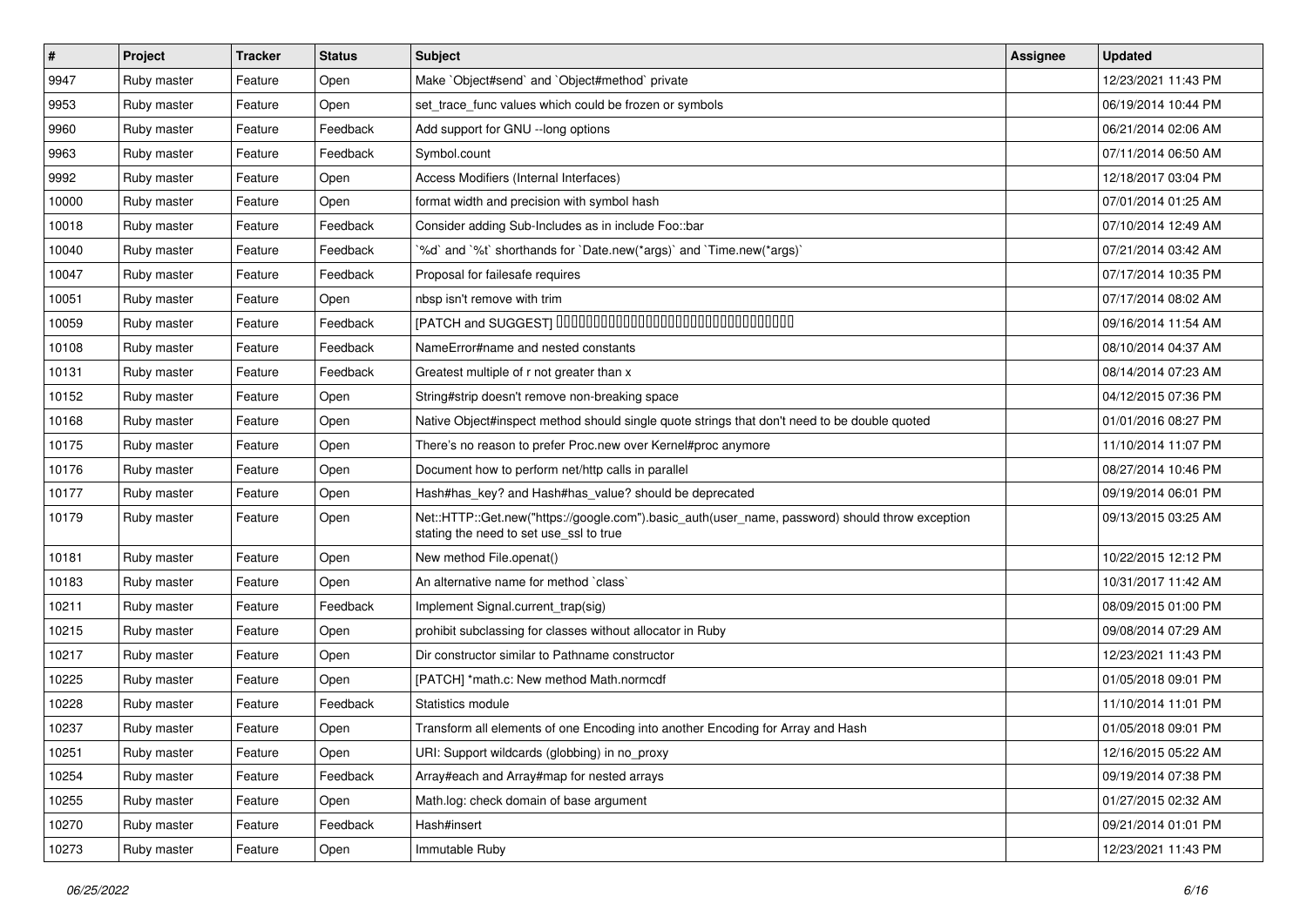| $\sharp$ | Project     | <b>Tracker</b> | <b>Status</b> | Subject                                                                                                                            | <b>Assignee</b> | <b>Updated</b>      |
|----------|-------------|----------------|---------------|------------------------------------------------------------------------------------------------------------------------------------|-----------------|---------------------|
| 10305    | Ruby master | Feature        | Open          | Method for resolving all autoload statements / Add warning on autoload when used with chroot                                       |                 | 09/29/2014 02:05 PM |
| 10308    | Ruby master | Feature        | Open          | Pipes in Ruby                                                                                                                      |                 | 09/30/2014 11:21 PM |
| 10312    | Ruby master | Misc           | Open          | Give people more control over how the ruby parser sees code and lexical code elements (valid/invalid -<br>toggle options) + macros |                 | 01/20/2016 05:14 PM |
| 10318    | Ruby master | Feature        | Open          | [PATCH 0/n] Let underscore be positionally matched arg to omit binding obvious variable.                                           |                 | 12/10/2020 08:53 AM |
| 10320    | Ruby master | Feature        | Open          | require into module                                                                                                                |                 | 06/10/2021 08:15 AM |
| 10327    | Ruby master | Feature        | Open          | Bool/False/True module for '==='                                                                                                   |                 | 10/15/2014 02:42 PM |
| 10331    | Ruby master | Feature        | Open          | String#to_r to recognize negative denominators                                                                                     |                 | 10/06/2014 02:44 PM |
| 10332    | Ruby master | Feature        | Open          | Rational literal for mixed fractions                                                                                               |                 | 10/06/2014 02:55 PM |
| 10343    | Ruby master | Feature        | Open          | Postfix notations for `when` and `else` inside `case` statement                                                                    |                 | 10/08/2014 05:25 PM |
| 10351    | Ruby master | Feature        | Feedback      | [PATCH] prevent CVE-2014-6277                                                                                                      |                 | 01/05/2018 09:01 PM |
| 10356    | Ruby master | Feature        | Feedback      | [PATCH 2/2] Remove unused internal functions                                                                                       |                 | 10/10/2014 05:24 AM |
| 10366    | Ruby master | Feature        | Open          | New inspection form for rational                                                                                                   |                 | 10/11/2014 12:50 AM |
| 10370    | Ruby master | Feature        | Open          | [PATCH] We don't need to check whether rb_block_call exists                                                                        |                 | 01/29/2019 06:46 PM |
| 10371    | Ruby master | Feature        | Open          | Use Thread#handle_interrupt in MonitorMixin                                                                                        |                 | 12/23/2021 11:43 PM |
| 10378    | Ruby master | Feature        | Open          | [PATCH 0/3] It's better $(1 + 0i)$ .real? return true                                                                              |                 | 01/05/2018 09:01 PM |
| 10386    | Ruby master | Feature        | Open          | [PATCH 3/3] There is little possibility of using m_sqrt at complex.c                                                               |                 | 11/10/2014 11:10 PM |
| 10391    | Ruby master | Feature        | Open          | Provide %eISO-8859-1'string \xAA literal' string literals with explicit encoding                                                   |                 | 10/28/2014 10:27 AM |
| 10394    | Ruby master | Feature        | Feedback      | An instance method on Enumerator that evaluates the block under with self being the block variable.                                |                 | 04/30/2019 11:58 AM |
| 10424    | Ruby master | Misc           | Open          | Error message when sorting NaN                                                                                                     |                 | 10/25/2014 02:13 PM |
| 10425    | Ruby master | Feature        | Open          | A predicate method to tell if a number is near another                                                                             |                 | 10/26/2014 01:47 AM |
| 10426    | Ruby master | Feature        | Open          | A predicate to express congruence                                                                                                  |                 | 11/14/2014 02:11 AM |
| 10436    | Ruby master | <b>Bug</b>     | Open          | ruby -c and ripper inconsistency: m(&nil) {}                                                                                       |                 | 08/27/2019 12:08 AM |
| 10455    | Ruby master | Feature        | Open          | [PATCH 0/n] Combine interface for creating new matrix                                                                              |                 | 10/29/2014 10:17 PM |
| 10473    | Ruby master | Feature        | Open          | Change Date#to_datetime to use local time                                                                                          |                 | 07/23/2021 07:08 PM |
| 10474    | Ruby master | Feature        | Open          | [PATCH 1/1] Refactoring math.c (Combined some macros into one macro)                                                               |                 | 11/10/2014 10:29 PM |
| 10477    | Ruby master | Feature        | Open          | Implicit interfaces                                                                                                                |                 | 12/23/2021 11:43 PM |
| 10482    | Ruby master | Feature        | Feedback      | Allow ignored items to vary in `Enumerable#chunk`.                                                                                 |                 | 11/11/2014 10:08 AM |
| 10503    | Ruby master | Feature        | Open          | introduce InvalidPercentEncoding error for failed URI parsing                                                                      |                 | 01/05/2018 09:01 PM |
| 10505    | Ruby master | Feature        | Open          | [PATCH 2/n] DDDDDDDD./Object#eql? with block. (ja/en)                                                                              |                 | 11/13/2014 05:52 PM |
| 10519    | Ruby master | Feature        | Open          | <b>TLS Renegotiation</b>                                                                                                           |                 | 09/13/2015 03:29 AM |
| 10528    | Ruby master | Feature        | Open          | Allow line breaks instead of commas in arrays, hashes, argument lists, etc.                                                        |                 | 12/23/2021 11:43 PM |
| 10548    | Ruby master | Feature        | Open          | remove callcc (Callcc is now going obsoleted. Please use Fiber.)                                                                   |                 | 04/18/2022 09:07 AM |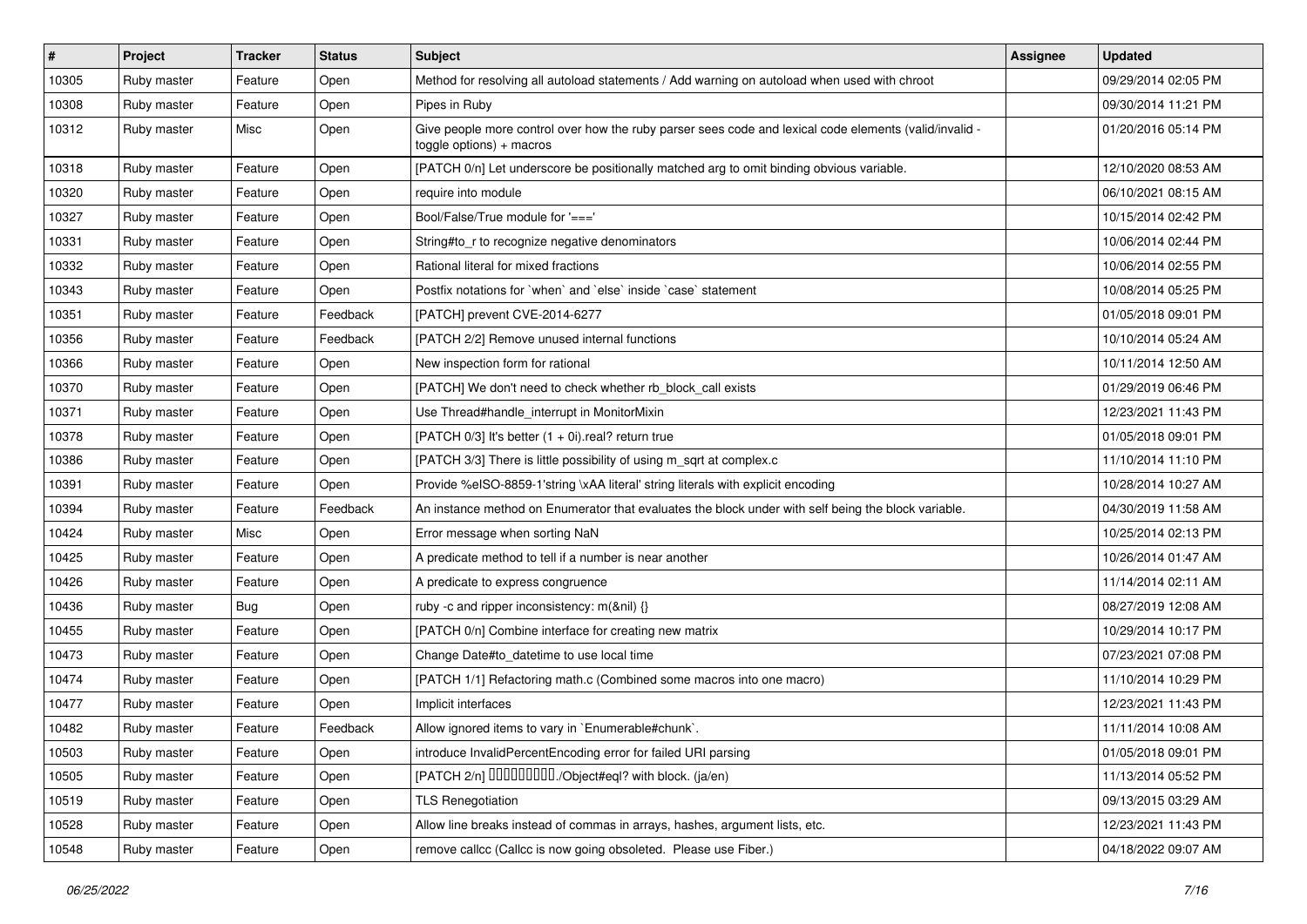| $\vert$ # | Project     | <b>Tracker</b> | <b>Status</b> | <b>Subject</b>                                                                              | Assignee | <b>Updated</b>      |
|-----------|-------------|----------------|---------------|---------------------------------------------------------------------------------------------|----------|---------------------|
| 10552     | Ruby master | Feature        | Open          | [PATCH] Add Enumerable#frequencies and Enumerable#relative_frequencies                      |          | 11/30/2014 11:56 AM |
| 10561     | Ruby master | Feature        | Open          | Improve function of Thread::Backtrace::Location #path and #absolute_path                    |          | 09/24/2020 09:39 AM |
| 10585     | Ruby master | Feature        | Open          | struct: speedup struct.attr = $v$ for first 10 attributes and struct[:attr] for big structs |          | 06/30/2015 08:18 PM |
| 10589     | Ruby master | Feature        | Open          | [TracePoint API] Make THREAD_{BEGIN, END} events return some context information            |          | 12/11/2014 04:27 PM |
| 10602     | Ruby master | Feature        | Open          | Support multithreaded profiling                                                             |          | 07/09/2019 01:24 AM |
| 10634     | Ruby master | Feature        | Open          | Baselining with Benchmark                                                                   |          | 12/23/2021 11:43 PM |
| 10645     | Ruby master | Feature        | Open          | Consider adding support of .first to MatchData object like MatchData[0]                     |          | 12/25/2014 06:50 AM |
| 10658     | Ruby master | Feature        | Open          | ThreadGroup local variables                                                                 |          | 01/28/2016 07:20 AM |
| 10663     | Ruby master | Feature        | Open          | Consider adding support for String input to File. methods                                   |          | 01/05/2015 12:47 AM |
| 10683     | Ruby master | Feature        | Open          | fix inconsistent behavior of Kernel.Hash()                                                  |          | 01/02/2015 06:00 AM |
| 10701     | Ruby master | Feature        | Open          | Class: Array 2 New methods                                                                  |          | 01/08/2015 07:21 AM |
| 10726     | Ruby master | Feature        | Open          | [PATCH 4/4] * New methods: Set#power                                                        |          | 01/28/2015 07:48 AM |
| 10728     | Ruby master | Feature        | Open          | Warning for Fixnum#size to use RbConfig::SIZEOF['long']                                     |          | 01/11/2015 04:23 PM |
| 10729     | Ruby master | Feature        | Open          | Array method to subtract in place                                                           |          | 01/11/2015 02:29 PM |
| 10755     | Ruby master | Feature        | Open          | Use rb_define_alias instead of rb_define_method for rb_cHash                                |          | 07/27/2021 11:09 AM |
| 10766     | Ruby master | Misc           | Feedback      | Build failed generating RDoc documentation                                                  |          | 05/17/2016 06:37 AM |
| 10770     | Ruby master | Feature        | Open          | chr and ord behavior for ill-formed byte sequences and surrogate code points                |          | 01/22/2015 10:19 AM |
| 10783     | Ruby master | Misc           | Open          | String#concat has an "appending" behavior                                                   |          | 08/08/2018 03:08 AM |
| 10791     | Ruby master | Misc           | Assigned      | [PATCH 1/1] Remove unnecessary passing value from doc for Observable                        |          | 08/10/2018 10:51 AM |
| 10793     | Ruby master | Feature        | Open          | Infrastructure/Release-Management: Sign releases                                            |          | 02/12/2016 09:20 PM |
| 10829     | Ruby master | Feature        | Open          | Add to_proc method to the Array class                                                       |          | 12/23/2021 11:43 PM |
| 10851     | Ruby master | Feature        | Open          | Introduce Regexp#fetch                                                                      |          | 02/13/2015 11:15 AM |
| 10863     | Ruby master | Feature        | Open          | allow protected class methods to be callable from instance methods                          |          | 04/01/2015 06:11 PM |
| 10867     | Ruby master | Feature        | Feedback      | An ATOMIC_GET operation should be written and used.                                         |          | 07/23/2019 03:13 PM |
| 10869     | Ruby master | Feature        | Open          | Add support for option to pre-compile Ruby files                                            |          | 02/23/2015 11:08 AM |
| 10879     | Ruby master | Feature        | Open          | UnboundMethod#to_proc                                                                       |          | 02/21/2015 07:56 PM |
| 10882     | Ruby master | Feature        | Open          | Provide Levenshtein distance implementation as part of stdlib                               |          | 02/26/2015 03:56 PM |
| 10927     | Ruby master | Feature        | Open          | [PATCH] Add default empty string to string replacements                                     |          | 03/04/2015 10:49 AM |
| 10930     | Ruby master | Feature        | Feedback      | Allow splat operator to work for string interpolation                                       |          | 12/05/2015 04:53 AM |
| 10949     | Ruby master | Feature        | Open          | Time is WB unprotected                                                                      |          | 07/23/2015 05:55 PM |
| 10983     | Ruby master | Misc           | Open          | Why blocks make Ruby methods 439% slower?                                                   |          | 11/10/2015 06:21 AM |
| 11026     | Ruby master | Feature        | Open          | How atomic should dynamic regexp with "once" flag be?                                       |          | 12/23/2021 11:43 PM |
| 11064     | Ruby master | Bug            | Open          | #singleton_methods for objects with special singleton_class returns an empty array          |          | 01/31/2022 05:02 AM |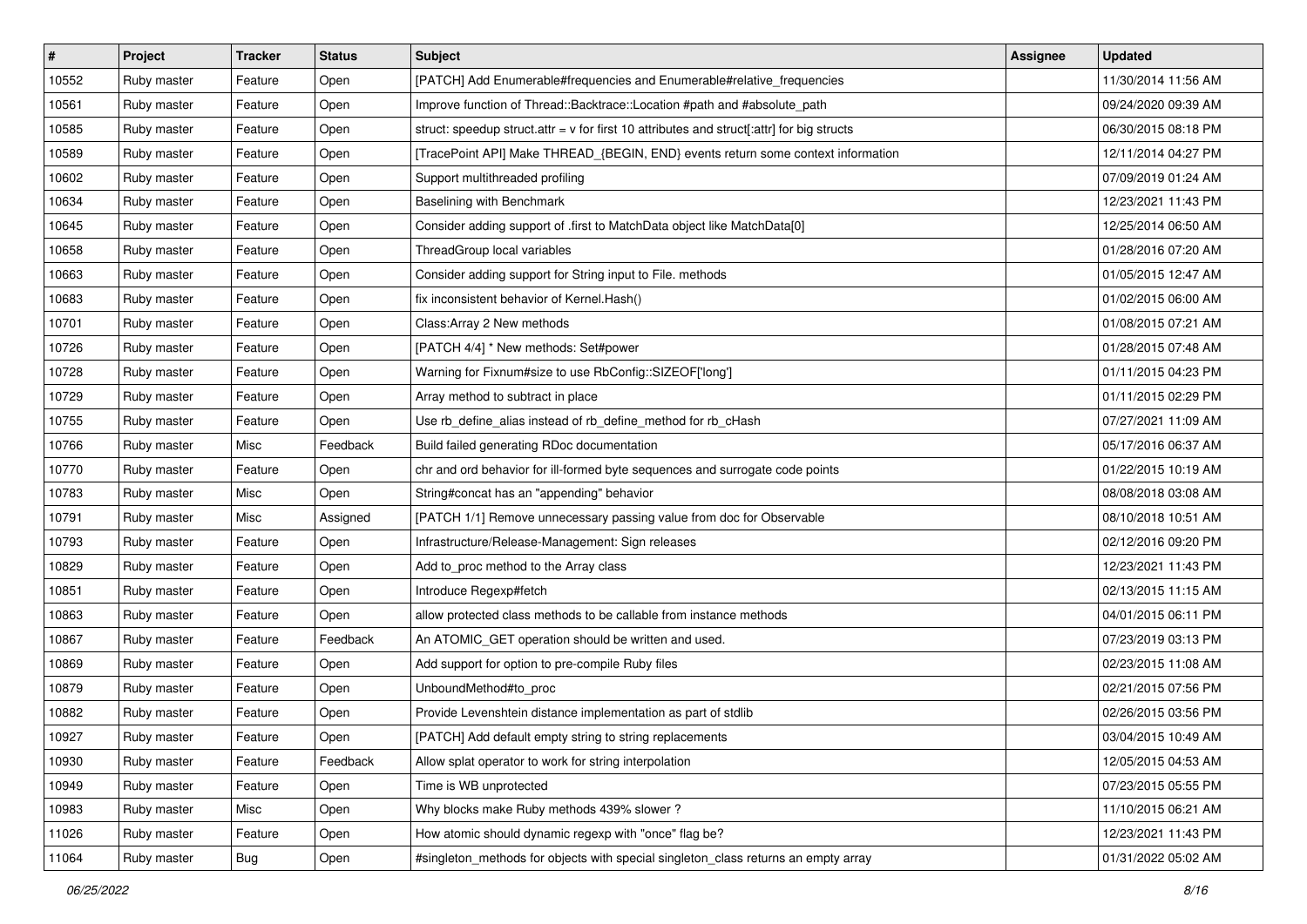| #     | Project     | <b>Tracker</b> | <b>Status</b> | <b>Subject</b>                                                                                                        | Assignee | <b>Updated</b>      |
|-------|-------------|----------------|---------------|-----------------------------------------------------------------------------------------------------------------------|----------|---------------------|
| 11098 | Ruby master | Feature        | Feedback      | Thread-level allocation counting                                                                                      |          | 10/09/2018 01:52 AM |
| 11100 | Ruby master | Feature        | Open          | Permit multiple captures with String[Regexp, ]                                                                        |          | 01/24/2016 08:42 AM |
| 11129 | Ruby master | Feature        | Open          | block-level hash destructuring only works for the last argument                                                       |          | 07/07/2019 05:11 AM |
| 11148 | Ruby master | Feature        | Open          | Add a way to require files, but not raise an exception when the file isn't found                                      |          | 05/13/2015 05:57 PM |
| 11154 | Ruby master | Feature        | Feedback      | Postfix '!?' can use as the valid function identifier.                                                                |          | 05/18/2015 04:49 PM |
| 11177 | Ruby master | <b>Bug</b>     | Open          | <b>DATALEOFILILILILILI</b>                                                                                            |          | 05/25/2015 03:49 AM |
| 11183 | Ruby master | <b>Bug</b>     | Open          |                                                                                                                       |          | 05/26/2015 08:32 AM |
| 11227 | Ruby master | Feature        | Feedback      | May it be possible to add some symbols to IO.new()?                                                                   |          | 06/06/2015 03:57 AM |
| 11230 | Ruby master | Bug            | Open          | Should rb_struct_s_members() be public API?                                                                           |          | 04/17/2021 05:06 PM |
| 11262 | Ruby master | Feature        | Open          | Make more objects behave like "Functions"                                                                             |          | 12/28/2019 09:47 PM |
| 11273 | Ruby master | Feature        | Open          | [PATCH] Make it possible to `load` from a FIFO file                                                                   |          | 07/23/2019 05:45 PM |
| 11295 | Ruby master | Misc           | Open          | Request for comments about error messages                                                                             |          | 10/22/2015 09:12 AM |
| 11300 | Ruby master | Feature        | Feedback      | [PATCH] Add String#bin for parity with #hex and #oct.                                                                 |          | 07/23/2019 06:11 PM |
| 11305 | Ruby master | Feature        | Open          | [ipaddr] include the IP address in question within the InvalidAddressError exception message                          |          | 06/25/2015 04:25 AM |
| 11309 | Ruby master | Feature        | Open          | Iterator over string matches                                                                                          |          | 07/01/2015 08:35 AM |
| 11315 | Ruby master | Feature        | Open          | [PATCH] Add Array#^ for parity with other set-like operations.                                                        |          | 06/29/2015 05:05 AM |
| 11323 | Ruby master | Feature        | Open          | Documentation update on how uniq works / guarantee of order                                                           |          | 07/02/2015 03:34 AM |
| 11347 | Ruby master | Feature        | Open          | Errors with cause not reported properly to console                                                                    |          | 07/15/2015 04:39 PM |
| 11355 | Ruby master | Misc           | Open          | Exceptions inheriting from Timeout:: Error should behave the same way                                                 |          | 07/15/2015 04:59 PM |
| 11361 | Ruby master | Feature        | Open          | proposal for easy method to nil-guard for generated variable name.                                                    |          | 02/21/2016 12:01 PM |
| 11373 | Ruby master | Feature        | Open          | Add command line option to query valid values for --dump                                                              |          | 07/27/2021 11:09 AM |
| 11388 | Ruby master | Feature        | Open          | <b>SMTP Service Extension for Delivery Status Notifications</b>                                                       |          | 02/06/2018 11:37 AM |
| 11410 | Ruby master | <b>Bug</b>     | Feedback      | Win32 Registry enumeration performs unnecessary string re-encoding which cause<br>UndefinedConversionError exceptions |          | 08/13/2015 06:57 AM |
| 11415 | Ruby master | Feature        | Open          | autoload with a Proc                                                                                                  |          | 10/21/2015 08:38 PM |
| 11428 | Ruby master | Feature        | Open          | system/exec/etc. should to_s their argument to restore Pathname functionality as it was in 1.8                        |          | 11/06/2016 02:17 AM |
| 11429 | Ruby master | Feature        | Open          | Local variable assignment via regex ===                                                                               |          | 08/10/2015 11:26 PM |
| 11431 | Ruby master | Feature        | Open          | [PATCH] rb_parser_compile_*: remove volatile arg                                                                      |          | 07/27/2021 07:27 AM |
| 11446 | Ruby master | Feature        | Open          | Possible work around for the requirement to supplying arguments like this: .map(&:method, <arguments>)</arguments>    |          | 08/14/2015 04:40 PM |
| 11475 | Ruby master | Feature        | Open          | <b>AST</b> transforms                                                                                                 |          | 08/21/2015 11:14 AM |
| 11500 | Ruby master | Feature        | Open          | [RFC] rename Queue to UnboundedQueue                                                                                  |          | 07/19/2021 07:48 AM |
| 11507 | Ruby master | Feature        | Open          | Net::HTTP should use TCP_CORK or TCP_NOPUSH to avoid fragmenting packets                                              |          | 09/04/2015 09:47 AM |
| 11514 | Ruby master | j Bug          | Open          | AIX6.1 - Ruby 2.2.3 - Segmentation fault in :byteslice                                                                |          | 09/18/2015 07:39 AM |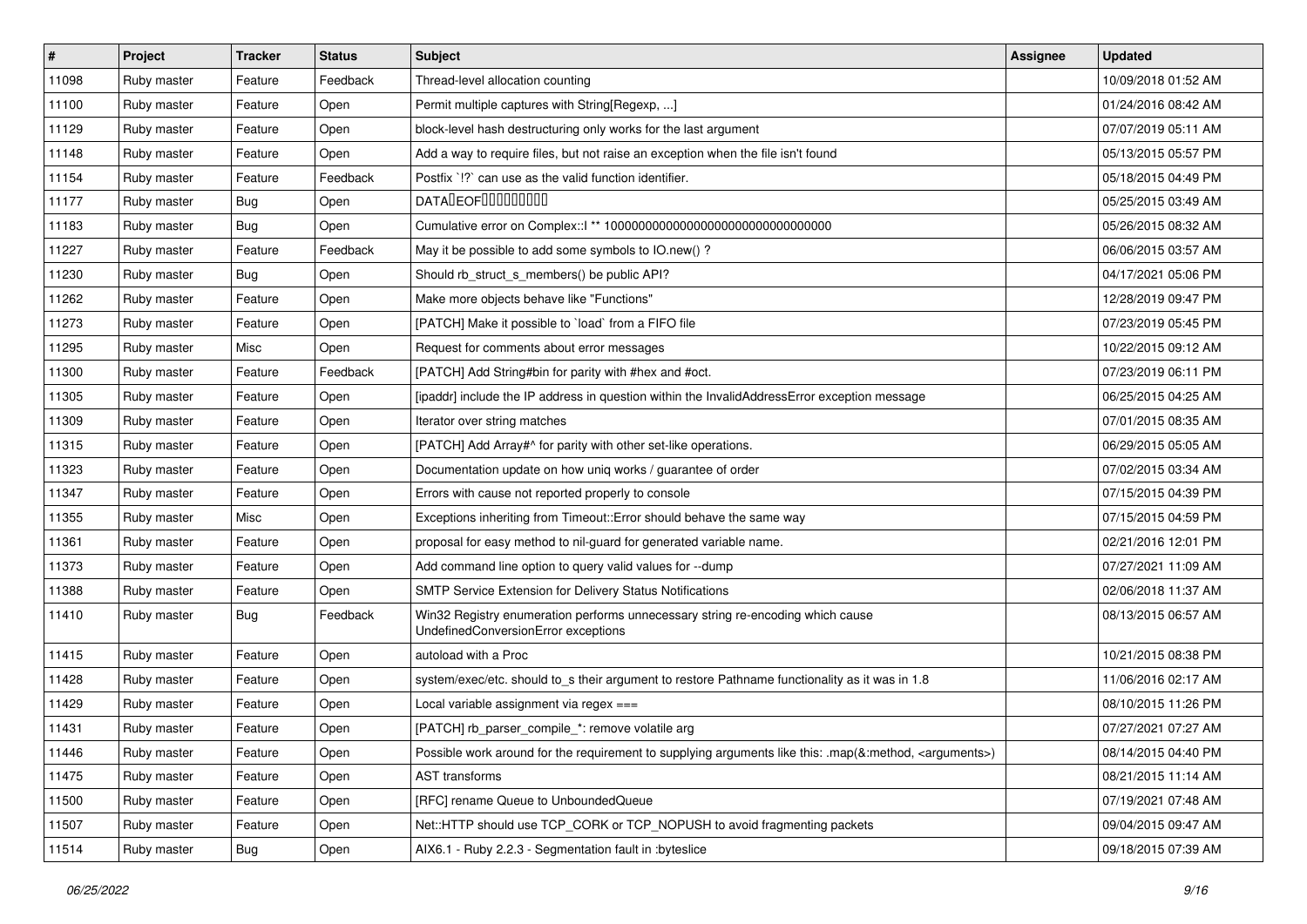| $\vert$ # | Project     | <b>Tracker</b> | <b>Status</b> | <b>Subject</b>                                                                                                                              | <b>Assignee</b> | <b>Updated</b>      |
|-----------|-------------|----------------|---------------|---------------------------------------------------------------------------------------------------------------------------------------------|-----------------|---------------------|
| 11529     | Ruby master | Feature        | Feedback      | extensible % literal declarations                                                                                                           |                 | 09/17/2015 05:57 PM |
| 11530     | Ruby master | Feature        | Feedback      | unicode planes                                                                                                                              |                 | 09/21/2015 05:46 AM |
| 11538     | Ruby master | Feature        | Feedback      | ensure variable syntax                                                                                                                      |                 | 06/06/2018 10:21 AM |
| 11539     | Ruby master | Feature        | Open          | Support explicit declaration of volatile instance variables                                                                                 |                 | 01/26/2021 03:30 PM |
| 11550     | Ruby master | Feature        | Open          | Current behaviour of super() is dangerous in the presence of more than one included modules.                                                |                 | 01/20/2016 08:44 AM |
| 11570     | Ruby master | Misc           | Open          | Clarify autoload chaining behavior                                                                                                          |                 | 10/06/2015 04:52 PM |
| 11577     | Ruby master | Feature        | Open          | Add encodeURIComponent compatible API for URI                                                                                               |                 | 10/09/2015 01:40 PM |
| 11582     | Ruby master | <b>Bug</b>     | Open          | On Solaris, Rational#** returns -Infinity for Rational(0) when passed a negative Float                                                      |                 | 10/13/2015 03:12 AM |
| 11583     | Ruby master | Feature        | Open          | Add File#unlink                                                                                                                             |                 | 10/12/2015 05:40 AM |
| 11588     | Ruby master | Feature        | Open          | Implement structured warnings                                                                                                               |                 | 12/06/2015 08:48 PM |
| 11597     | Ruby master | Feature        | Open          | Add Linux-specific setfsuid(2)/setfsgid(2)                                                                                                  |                 | 10/15/2015 10:08 PM |
| 11625     | Ruby master | Feature        | Assigned      | Unlock GVL for SHA1 calculations                                                                                                            |                 | 09/25/2018 11:26 AM |
| 11629     | Ruby master | Feature        | Open          | Implement Enhanced Mail System Status Codes (rfc1893)                                                                                       |                 | 10/28/2015 10:38 AM |
| 11630     | Ruby master | Feature        | Open          | possibility to serialize Proc or Lambda                                                                                                     |                 | 11/23/2015 01:34 PM |
| 11634     | Ruby master | Feature        | Open          | [PATCH] variable.c (rb_global_tbl): convert to id_table                                                                                     |                 | 10/29/2015 08:11 PM |
| 11660     | Ruby master | Feature        | Open          | a falsy value (similar to js undefined) that facilitates forwarding of default arguments                                                    |                 | 11/05/2019 07:33 PM |
| 11665     | Ruby master | Feature        | Open          | Support nested functions for better code organization                                                                                       |                 | 11/16/2016 03:06 PM |
| 11690     | Ruby master | Feature        | Open          | Update Hash during multiple assignment                                                                                                      |                 | 12/10/2015 12:26 PM |
| 11694     | Ruby master | Feature        | Open          | Numeric#nonpositive?, nonnegative?                                                                                                          |                 | 11/16/2015 12:56 AM |
| 11700     | Ruby master | Feature        | Open          | positive flags for reverse lookup to socket                                                                                                 |                 | 11/17/2015 02:48 AM |
| 11723     | Ruby master | Feature        | Open          | CGI library should give access to raw request body                                                                                          |                 | 11/20/2015 07:06 PM |
| 11781     | Ruby master | Feature        | Open          | Would it be possible to alias .prepend() towards .unshift() for class Array by default?                                                     |                 | 12/09/2015 12:46 PM |
| 11783     | Ruby master | Misc           | Open          | Do you have any idea if you have a budgets?                                                                                                 |                 | 05/16/2019 09:06 PM |
| 11786     | Ruby master | Feature        | Open          | [PATCH] micro-optimize case dispatch even harder                                                                                            |                 | 12/09/2015 09:58 AM |
| 11791     | Ruby master | Feature        | Feedback      | The literal quotes should accept more quote characters (aka more unicode characters)                                                        |                 | 12/09/2015 12:45 AM |
| 11796     | Ruby master | Feature        | Open          | [PATCH] Refactor reduce call get_stat()                                                                                                     |                 | 12/09/2015 02:33 PM |
| 11815     | Ruby master | Feature        | Open          | Proposal for method `Array#difference`                                                                                                      |                 | 07/20/2020 11:34 PM |
| 11817     | Ruby master | Feature        | Open          | map.parallel                                                                                                                                |                 | 12/15/2015 04:28 AM |
| 11824     | Ruby master | Feature        | Feedback      | Add Enumerator#to ary for added implicit behavior                                                                                           |                 | 12/15/2015 09:48 PM |
| 11868     | Ruby master | Feature        | Open          | Proposal for RubyVM::InstructionSequence.compile to return an object containing the syntax error<br>information currently written to STDERR |                 | 04/21/2016 05:49 AM |
| 11911     | Ruby master | Feature        | Feedback      | Immutable method definitions and/or static dispatch                                                                                         |                 | 01/03/2016 07:04 AM |
| 11917     | Ruby master | Feature        | Open          | Add Range#length as an alias for size                                                                                                       |                 | 01/30/2016 07:01 AM |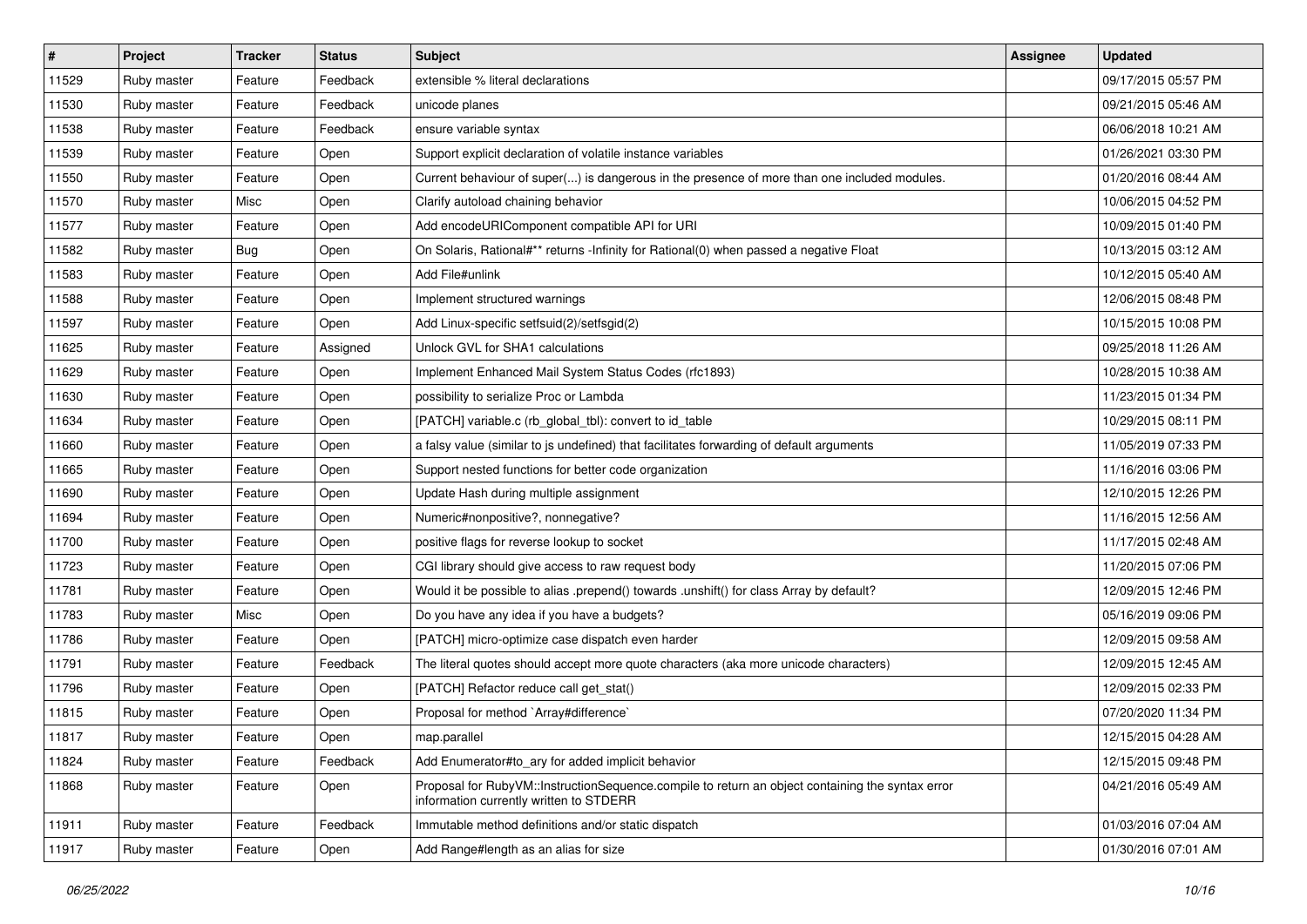| #     | Project     | <b>Tracker</b> | <b>Status</b> | Subject                                                                                            | <b>Assignee</b> | <b>Updated</b>      |
|-------|-------------|----------------|---------------|----------------------------------------------------------------------------------------------------|-----------------|---------------------|
| 11918 | Ruby master | Feature        | Feedback      | Make #finite? consistent with #nonzero?                                                            |                 | 12/29/2015 03:28 PM |
| 11923 | Ruby master | Feature        | Open          | Put Struct accessors into separate module to allow redefining them in Struct.new's block           |                 | 05/17/2016 06:37 AM |
| 11927 | Ruby master | Feature        | Open          | Return value for `Module#include` and `Module#prepend`                                             |                 | 09/02/2020 12:40 AM |
| 11939 | Ruby master | Feature        | Open          | Syntax sugar to apply a method replace a variable                                                  |                 | 01/04/2016 09:49 AM |
| 11987 | Ruby master | Feature        | Open          | daemons can't show the backtrace of rb_bug                                                         |                 | 01/13/2016 10:58 AM |
| 11997 | Ruby master | Feature        | Feedback      | A method to read a file with interpolations                                                        |                 | 03/17/2016 01:13 PM |
| 12006 | Ruby master | Feature        | Open          | return IO object from IO#print, IO#puts, IO#close_read, IO#close_write,                            |                 | 01/21/2016 12:42 PM |
| 12008 | Ruby master | Feature        | Open          | Immutable object graphs (a.k.a. deep freeze)                                                       |                 | 06/27/2019 10:29 PM |
| 12017 | Ruby master | Feature        | Open          | [PATCH] dedupe string keys from Marshal.load                                                       |                 | 01/25/2016 09:02 AM |
| 12021 | Ruby master | Feature        | Open          | Final instance variables                                                                           |                 | 12/23/2021 11:43 PM |
| 12023 | Ruby master | Feature        | Open          | Allow ivars to be used as method arguments                                                         |                 | 01/27/2016 09:58 AM |
| 12034 | Ruby master | Feature        | Open          | RegExp does not respect file encoding directive                                                    |                 | 02/13/2016 06:41 PM |
| 12041 | Ruby master | Feature        | Open          | Change the initializer of NameError to take a receiver as the third argument                       |                 | 02/12/2016 05:37 AM |
| 12042 | Ruby master | Feature        | Feedback      | A better interface that returns a list of local variables available where the exception is raised  |                 | 02/03/2016 05:10 AM |
| 12057 | Ruby master | Feature        | Open          | Allow methods with 'yield' to be called without a block                                            |                 | 12/23/2021 11:43 PM |
| 12059 | Ruby master | Feature        | Open          | 'Array#single?', 'Hash#single?'                                                                    |                 | 02/10/2016 04:02 AM |
| 12077 | Ruby master | Feature        | Open          | Consolidate SSLSocket interface with TCPSocket                                                     |                 | 05/17/2016 06:37 AM |
| 12080 | Ruby master | Feature        | Open          | Enumerable#first, Array#last with block                                                            |                 | 04/20/2016 03:51 AM |
| 12083 | Ruby master | Feature        | Open          | \$ and \$~ by Binding#local_variable_{get,set}                                                     |                 | 02/18/2016 04:35 AM |
| 12084 | Ruby master | Feature        | Open          | 'Class#instance'                                                                                   |                 | 12/14/2021 08:52 PM |
| 12086 | Ruby master | Feature        | Open          | using: option for instance_eval etc.                                                               |                 | 12/29/2019 07:46 PM |
| 12094 | Ruby master | Feature        | Open          | parameterized property assignment: $o.prop(arg) = 1$                                               |                 | 03/17/2016 07:05 AM |
| 12110 | Ruby master | Feature        | Open          | Create a method to avoid vacuous truth?                                                            |                 | 03/12/2016 08:01 AM |
| 12113 | Ruby master | Feature        | Open          | Global method inside Delegator causes NameError                                                    |                 | 03/01/2016 01:58 AM |
| 12114 | Ruby master | Feature        | Open          | \$VERBOSE = true is being ignored                                                                  |                 | 02/26/2016 02:00 PM |
| 12115 | Ruby master | Feature        | Open          | Add Symbol#call to allow to_proc shorthand with arguments                                          |                 | 11/16/2018 09:49 AM |
| 12116 | Ruby master | Feature        | Open          | Fixnum#divmod`, `Bignum#divmod` with multiple arguments                                            |                 | 03/21/2016 02:00 PM |
| 12125 | Ruby master | Feature        | Open          | Proposal: Shorthand operator for Object#method                                                     |                 | 01/07/2022 06:23 PM |
| 12129 | Ruby master | Feature        | Open          | syntactic sugar for dynamic method dispatch `object expression: method name expression(1, 2)`      |                 | 03/14/2016 01:35 AM |
| 12133 | Ruby master | Feature        | Feedback      | Ability to exclude start when defining a range                                                     |                 | 04/07/2021 06:49 AM |
| 12134 | Ruby master | Feature        | Open          | Comparison between 'true' and 'false'                                                              |                 | 03/15/2016 12:41 PM |
| 12138 | Ruby master | Feature        | Feedback      | Support `Kernel#load_with_env(filename, cbase: SomeMod, cref: someMod, binding: SomeMod) # => obj` |                 | 09/29/2016 11:44 PM |
| 12141 | Ruby master | Feature        | Open          | send and __send__                                                                                  |                 | 03/14/2016 01:32 AM |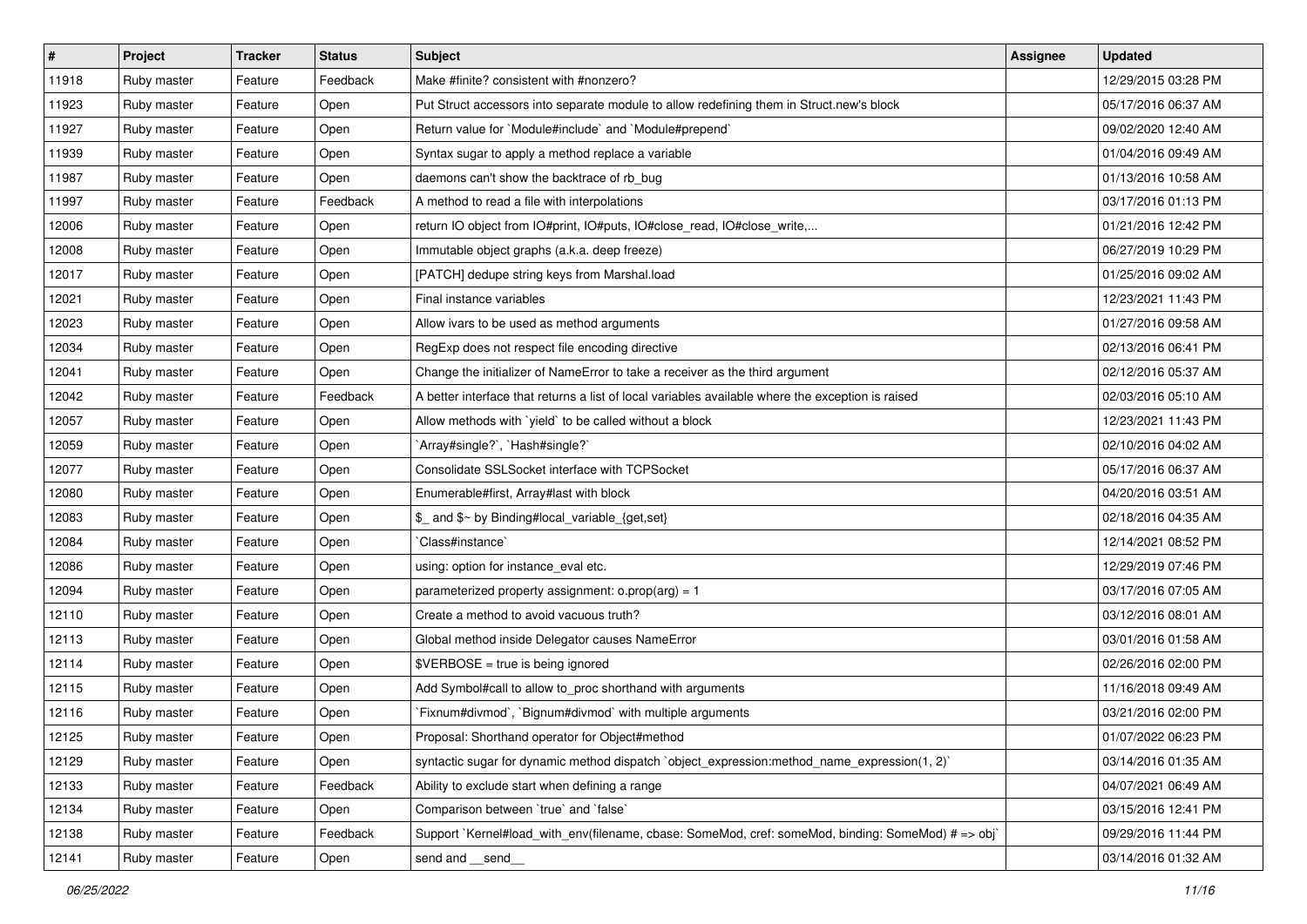| #     | Project     | <b>Tracker</b> | <b>Status</b> | <b>Subject</b>                                                                            | <b>Assignee</b> | <b>Updated</b>      |
|-------|-------------|----------------|---------------|-------------------------------------------------------------------------------------------|-----------------|---------------------|
| 12145 | Ruby master | Feature        | Open          | Aliashood between `size` and `length` is not consistent                                   |                 | 06/27/2019 10:02 PM |
| 12165 | Ruby master | Feature        | Open          | Hash#first, Hash#last                                                                     |                 | 03/12/2016 10:55 AM |
| 12173 | Ruby master | Feature        | Open          | `Time#till_now`                                                                           |                 | 03/16/2016 10:19 AM |
| 12179 | Ruby master | Bug            | Open          | Build failure due to VPATH expansion                                                      |                 | 04/14/2016 01:55 AM |
| 12211 | Ruby master | Feature        | Open          | introduce Date#first_of_month and Date#last_of_month                                      |                 | 03/26/2016 12:58 AM |
| 12214 | Ruby master | Feature        | Open          | Inconsistent behaviour and lack of warnings/errors when referencing duplicated _variables |                 | 03/24/2016 04:58 PM |
| 12226 | Ruby master | Feature        | Open          | Dir.home with valid named user raises ArgumentError on Windows                            |                 | 05/08/2016 10:06 AM |
| 12242 | Ruby master | Feature        | Feedback      | Is it worth adding collision probability of SecureRandom functions in RubyDoc?            |                 | 05/15/2016 07:56 AM |
| 12247 | Ruby master | Feature        | Open          | accept multiple arguments at Array#delete                                                 |                 | 04/04/2016 10:16 PM |
| 12262 | Ruby master | Feature        | Open          | Anti-loop                                                                                 |                 | 04/09/2016 05:30 AM |
| 12263 | Ruby master | Feature        | Feedback      | Feature request: &&. operator (shorthand for foo && foo.method)                           |                 | 05/22/2016 06:03 AM |
| 12272 | Ruby master | Feature        | Open          | Accepting HTML entity name in string literal                                              |                 | 04/13/2016 05:16 AM |
| 12277 | Ruby master | Misc           | Open          | Coding rule: colum number                                                                 |                 | 04/13/2016 06:32 PM |
| 12280 | Ruby master | <b>Bug</b>     | Open          | IO.copy_stream(IO, IO) fails with "pread() not implemented"                               |                 | 04/28/2016 05:51 AM |
| 12282 | Ruby master | Feature        | Open          | Hash#dig! for repeated applications of Hash#fetch                                         |                 | 12/28/2018 05:31 AM |
| 12304 | Ruby master | Feature        | Feedback      | String#split with a block                                                                 |                 | 04/21/2016 12:29 AM |
| 12317 | Ruby master | Feature        | Open          | Name space of a module                                                                    |                 | 09/04/2016 04:59 PM |
| 12319 | Ruby master | Feature        | Open          | Module#const_get` does not accept symbol with nested name                                 |                 | 01/04/2020 07:24 PM |
| 12334 | Ruby master | Feature        | Open          | Final/Readonly Support for Fields / Instance Variables                                    |                 | 07/20/2016 01:49 AM |
| 12350 | Ruby master | Feature        | Open          | Introduce Array#find! that raises an error if element not found                           |                 | 07/19/2016 06:20 AM |
| 12357 | Ruby master | Feature        | Feedback      | Random#initialize with a String                                                           |                 | 05/17/2016 05:20 PM |
| 12378 | Ruby master | Feature        | Open          | arbitrary size Random.new_seed                                                            |                 | 05/13/2016 04:44 PM |
| 12380 | Ruby master | Feature        | Open          | 'Struct' as a subclass of 'Class'                                                         |                 | 05/14/2016 08:28 AM |
| 12399 | Ruby master | Feature        | Feedback      | Restricted, safe version of `Kernel#eval`                                                 |                 | 06/13/2017 12:24 AM |
| 12403 | Ruby master | Feature        | Open          | Optimise Regexp#match?                                                                    |                 | 05/24/2016 05:54 AM |
| 12416 | Ruby master | Feature        | Open          | struct rb_id_table lacks mark function                                                    |                 | 09/22/2020 07:43 PM |
| 12435 | Ruby master | Feature        | Open          | Using connect_nonblock to open TCP connections in Net::HTTP#connect                       |                 | 06/06/2016 12:42 AM |
| 12455 | Ruby master | Feature        | Open          | Add a way for class String to determine whether it has only numbers / digits or not       |                 | 07/20/2016 03:13 AM |
| 12459 | Ruby master | Feature        | Feedback      | Add type coercion option to ARGV getopts arguements.                                      |                 | 06/06/2016 08:37 AM |
| 12481 | Ruby master | Feature        | Feedback      | Add Array#view to allow opt-in copy-on-write sharing of Array contents                    |                 | 07/19/2016 09:08 AM |
| 12482 | Ruby master | Feature        | Open          | ArgumentError.new(nil) should give a better description                                   |                 | 06/16/2016 04:18 AM |
| 12500 | Ruby master | <b>Bug</b>     | Open          | TestProcess#test_aspawn_too_long_path fails on mips with "argument too big"               |                 | 12/29/2019 10:38 AM |
| 12523 | Ruby master | Feature        | Open          | `Object#values_at`                                                                        |                 | 01/05/2020 03:44 PM |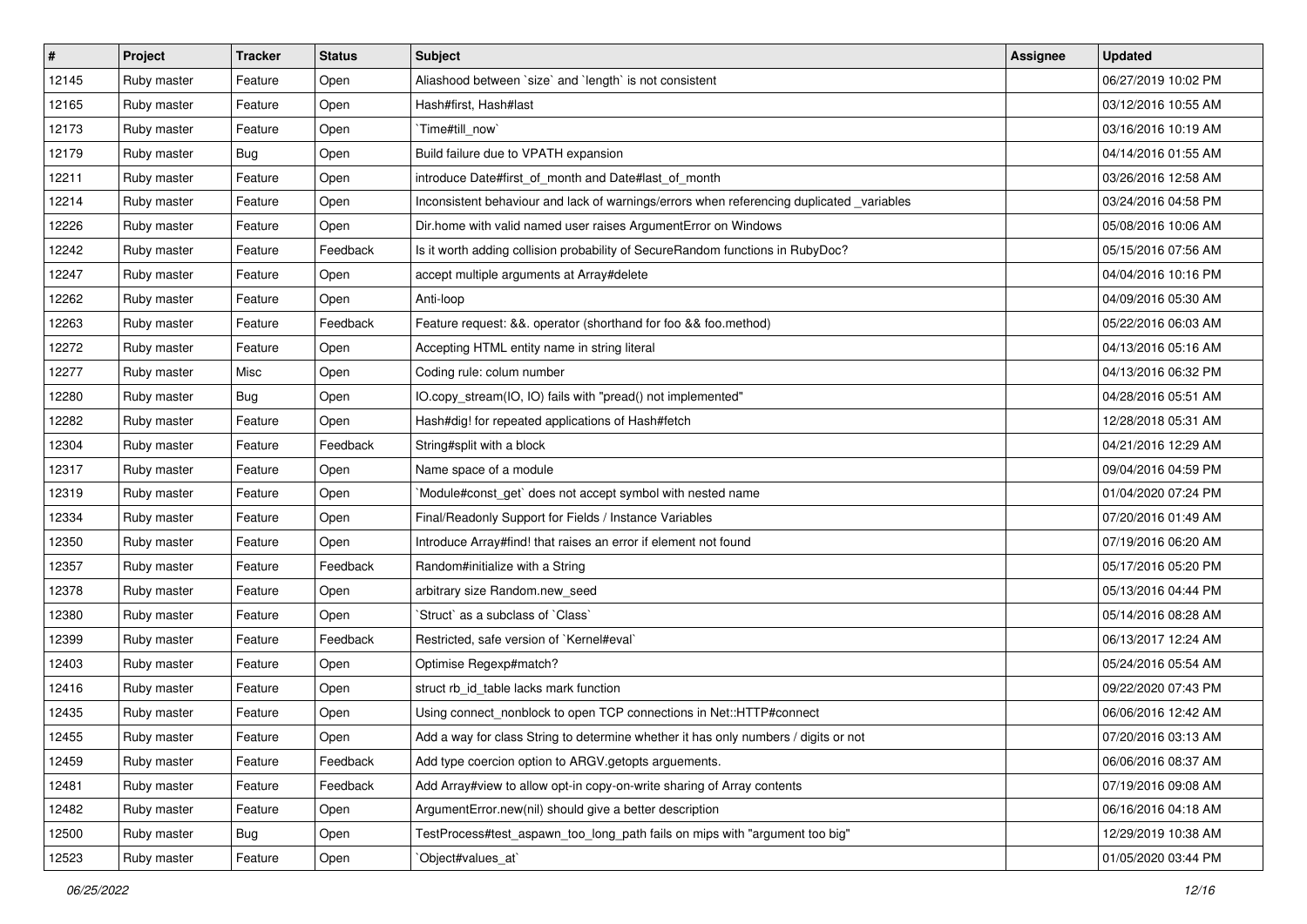| $\sharp$ | Project     | <b>Tracker</b> | <b>Status</b> | <b>Subject</b>                                                                                                       | <b>Assignee</b> | <b>Updated</b>      |
|----------|-------------|----------------|---------------|----------------------------------------------------------------------------------------------------------------------|-----------------|---------------------|
| 12573    | Ruby master | Feature        | Open          | Introduce a straightforward way to discover whether a process is running                                             |                 | 04/19/2017 12:05 PM |
| 12586    | Ruby master | Feature        | Open          | Hash#sample                                                                                                          |                 | 08/10/2016 04:08 AM |
| 12589    | Ruby master | Feature        | Open          | VM performance improvement proposal                                                                                  |                 | 02/20/2018 05:00 AM |
| 12595    | Ruby master | Misc           | Open          | Documentation                                                                                                        |                 | 07/18/2016 04:39 PM |
| 12625    | Ruby master | Feature        | Open          | TypeError.assert, ArgumentError.assert                                                                               |                 | 08/10/2016 04:36 AM |
| 12648    | Ruby master | Feature        | Open          | Enumerable#sort_by` with descending option                                                                           |                 | 10/05/2017 10:24 AM |
| 12689    | Ruby master | <b>Bug</b>     | Open          | Thread isolation of $$~$ and $$$                                                                                     |                 | 04/01/2021 08:51 PM |
| 12698    | Ruby master | Feature        | Feedback      | Method to delete a substring by regex match                                                                          |                 | 04/25/2019 01:05 PM |
| 12700    | Ruby master | Feature        | Open          | regexg heredoc support                                                                                               |                 | 11/24/2017 12:53 AM |
| 12715    | Ruby master | Feature        | Feedback      | Allow ruby hackers to omit having to specify class or module mandatory, if they know exactly what they<br>want to do |                 | 11/25/2016 09:01 AM |
| 12719    | Ruby master | Feature        | Feedback      | 'Struct#merge' for partial updates                                                                                   |                 | 09/29/2021 09:16 PM |
| 12731    | Ruby master | Feature        | Open          | rb_path_to_class should call custom const_defined? methods (take 2)                                                  |                 | 07/25/2019 06:13 PM |
| 12744    | Ruby master | Feature        | Feedback      | Add str.reverse_each_char and str.reverse_chars                                                                      |                 | 09/16/2016 10:41 AM |
| 12751    | Ruby master | Misc           | Open          | Incompatibility of Ruby 3                                                                                            |                 | 09/14/2016 12:48 PM |
| 12755    | Ruby master | Feature        | Open          | optimize instruction sequence                                                                                        |                 | 09/12/2016 07:05 AM |
| 12790    | Ruby master | Feature        | Open          | Better inspect for stdlib classes                                                                                    |                 | 02/27/2017 08:36 PM |
| 12802    | Ruby master | Feature        | Open          | Add BLAKE2 support to Digest                                                                                         |                 | 09/02/2019 05:58 AM |
| 12817    | Ruby master | Feature        | Open          | Consider adding method .sample() on class Hash (if this was not yet proposed)                                        |                 | 10/11/2016 12:57 AM |
| 12843    | Ruby master | Feature        | Open          | Proposal to add a new method to class File in order to determine the name of the file without any suffix             |                 | 10/17/2016 08:56 AM |
| 12848    | Ruby master | Feature        | Assigned      | Crazy idea: Allow regex definition for methods (Do not take it seriously please)                                     |                 | 10/18/2016 12:17 AM |
| 12854    | Ruby master | Feature        | Feedback      | Proc#curry should return an instance of the class, not Proc                                                          |                 | 10/25/2017 09:59 PM |
| 12858    | Ruby master | Feature        | Open          | Supporting batch-requiring of files in ruby                                                                          |                 | 10/23/2016 08:05 AM |
| 12867    | Ruby master | Feature        | Open          | Add ability to check validity of a URL                                                                               |                 | 12/23/2021 11:43 PM |
| 12869    | Ruby master | Feature        | Open          | open-uri's open rejects `BOM' in encoding                                                                            |                 | 10/25/2016 05:06 AM |
| 12901    | Ruby master | Feature        | Open          | Anonymous functions without scope lookup overhead                                                                    |                 | 01/01/2022 12:30 PM |
| 12911    | Ruby master | Misc           | Assigned      | Translate docs                                                                                                       |                 | 11/24/2021 04:52 AM |
| 12928    | Ruby master | Feature        | Open          | Use socket conect timeout in net stdlib for open timeout                                                             |                 | 12/02/2019 09:20 PM |
| 12957    | Ruby master | Feature        | Feedback      | A more OO way to create lambda Procs                                                                                 |                 | 01/24/2017 08:43 PM |
| 12964    | Ruby master | Feature        | Feedback      | Add sub? and gsub? method to string class.                                                                           |                 | 11/22/2016 10:13 AM |
| 12968    | Ruby master | Feature        | Open          | Allow default value via block for Integer(), Float() and Rational()                                                  |                 | 06/28/2017 05:53 PM |
| 12969    | Ruby master | Feature        | Open          | Allow optional parameter in String#strip and related                                                                 |                 | 01/20/2017 08:19 AM |
| 12982    | Ruby master | Feature        | Feedback      | ruby 2.3.1 got crash on macos                                                                                        |                 | 12/23/2021 11:40 PM |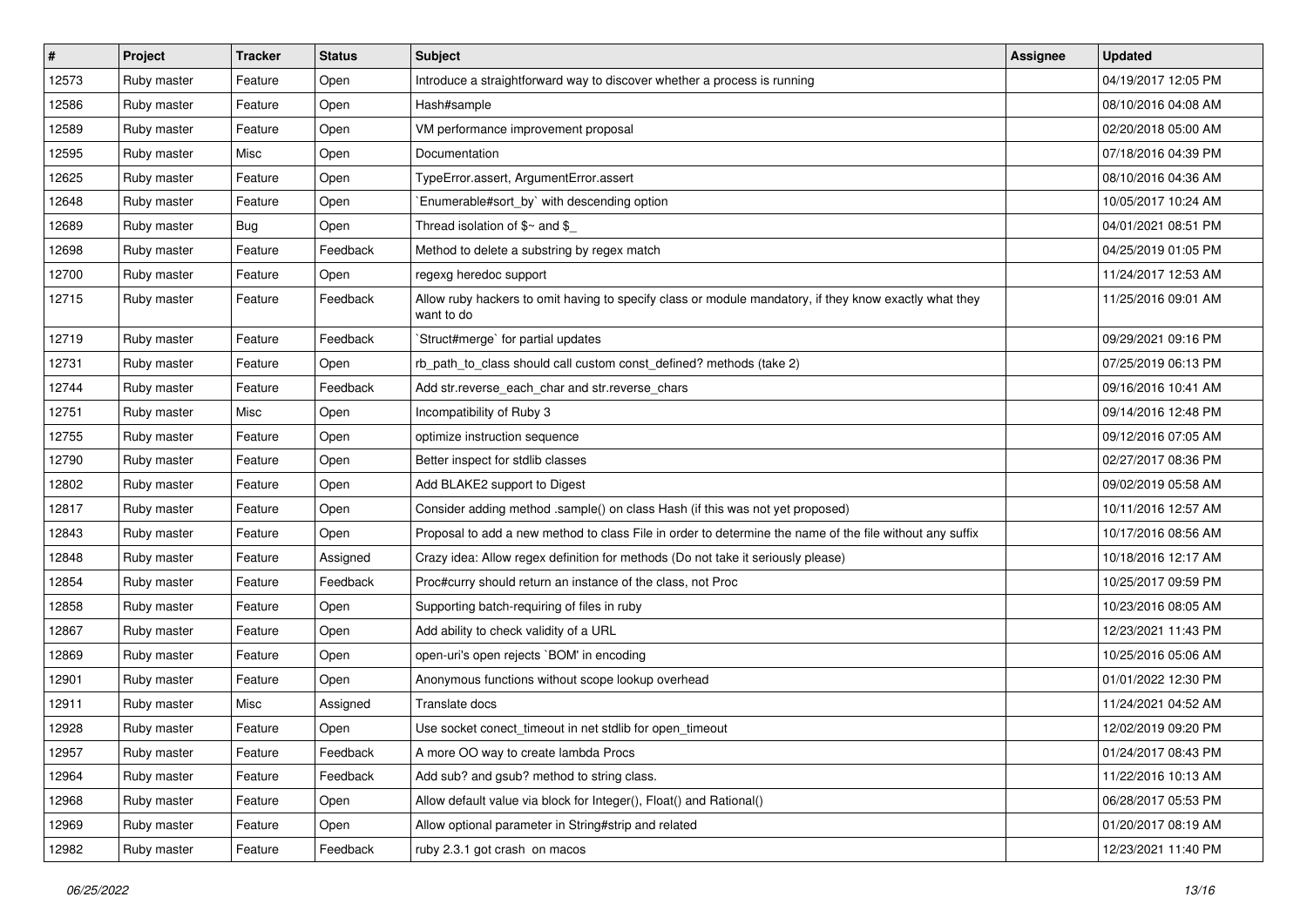| $\vert$ # | <b>Project</b> | <b>Tracker</b> | <b>Status</b> | <b>Subject</b>                                                                         | Assignee | <b>Updated</b>      |
|-----------|----------------|----------------|---------------|----------------------------------------------------------------------------------------|----------|---------------------|
| 12985     | Ruby master    | Feature        | Open          | HTTP should handle cookies                                                             |          | 06/24/2019 10:38 PM |
| 12986     | Ruby master    | Feature        | Open          | HTTP/request basic_auth context should be switched                                     |          | 06/24/2019 10:38 PM |
| 12992     | Ruby master    | Feature        | Open          | ArgumentError if hostname is missing                                                   |          | 07/27/2021 11:40 AM |
| 13006     | Ruby master    | Feature        | Open          | backtrace of thread killer                                                             |          | 12/06/2016 01:11 AM |
| 13025     | Ruby master    | Feature        | Feedback      | String equality operator does not perform implicit conversion                          |          | 12/12/2016 07:18 AM |
| 13026     | Ruby master    | Feature        | Open          | Public singleton methods                                                               |          | 02/22/2017 06:53 PM |
| 13048     | Ruby master    | Feature        | Open          | Better way to do Regexp.new(Regexp.escape("some string"))                              |          | 01/20/2017 04:01 AM |
| 13057     | Ruby master    | Misc           | Feedback      | BasicObject#_send_ documentation contains references to #send                          |          | 12/26/2016 09:49 PM |
| 13072     | Ruby master    | Misc           | Open          | Current state of date standard library                                                 |          | 09/02/2017 05:38 PM |
| 13095     | Ruby master    | Feature        | Open          | [PATCH] io.c (rb_f_syscall): remove deprecation notice                                 |          | 03/26/2017 06:21 AM |
| 13103     | Ruby master    | Feature        | Open          | [PATCH] random.c: use "__NR_" syscall prefix on Linux (instead of "SYS_")              |          | 01/11/2017 10:51 PM |
| 13108     | Ruby master    | Feature        | Open          | [Doc Request] Explicitly document Range#sum                                            |          | 01/05/2017 11:50 PM |
| 13124     | Ruby master    | Feature        | Open          | Should #puts convert to external encoding?                                             |          | 12/01/2017 06:45 PM |
| 13151     | Ruby master    | <b>Bug</b>     | Open          | File.writable? doesn't report correctly if a directory is writable on Windows.         |          | 01/23/2017 05:46 PM |
| 13153     | Ruby master    | Feature        | Open          | Inconsistent sprintf formatting for 0 value                                            |          | 09/29/2020 03:30 PM |
| 13164     | Ruby master    | <b>Bug</b>     | Open          | A second `SystemStackError` exception results in `Segmentation fault (core dumped)`    |          | 04/14/2017 01:05 PM |
| 13166     | Ruby master    | Feature        | Feedback      | Feature Request: Byte Arrays for Ruby 3                                                |          | 03/31/2017 08:04 AM |
| 13174     | Ruby master    | Feature        | Open          | Smaller id_table on 64bit platform                                                     |          | 01/31/2017 02:05 PM |
| 13207     | Ruby master    | Feature        | Feedback      | Allow keyword local variable names like `class` or `for`                               |          | 02/13/2017 06:22 AM |
| 13209     | Ruby master    | Misc           | Open          | fact.rb in ruby/sample variations                                                      |          | 02/14/2017 12:10 AM |
| 13211     | Ruby master    | Feature        | Open          | Hash#delete taking a splat                                                             |          | 04/29/2017 08:41 PM |
| 13220     | Ruby master    | Bug            | Feedback      | Enhance support of Unicode strings manipulation                                        |          | 06/14/2019 08:58 PM |
| 13240     | Ruby master    | Feature        | Open          | Change Unicode property implementation in Onigmo from inversion lists to direct lookup |          | 02/22/2017 08:01 AM |
| 13241     | Ruby master    | Feature        | Open          | Method(s) to access Unicode properties for characters/strings                          |          | 08/08/2019 08:10 PM |
| 13245     | Ruby master    | Feature        | Open          | [PATCH] reject inter-thread TLS modification                                           |          | 09/12/2017 12:54 PM |
| 13257     | Ruby master    | Feature        | Feedback      | Symbol#singleton_class should be undef                                                 |          | 06/01/2020 09:41 PM |
| 13259     | Ruby master    | Feature        | Open          | Kernel#Date                                                                            |          | 02/28/2017 12:09 PM |
| 13263     | Ruby master    | Feature        | Open          | Add companion integer nth-root method to recent Integer#isqrt                          |          | 04/05/2017 12:49 AM |
| 13290     | Ruby master    | Feature        | Feedback      | A method to use a hash like in a case construction                                     |          | 03/13/2017 07:28 AM |
| 13314     | Ruby master    | Feature        | Open          | dig=                                                                                   |          | 03/14/2017 12:55 PM |
| 13333     | Ruby master    | Feature        | Open          | block to yield                                                                         |          | 05/19/2017 09:01 AM |
| 13342     | Ruby master    | Feature        | Open          | Improve yielding block performance                                                     |          | 06/24/2019 08:33 PM |
| 13374     | Ruby master    | Feature        | Open          | Fix one of performance regressions in method calling                                   |          | 06/24/2019 08:32 PM |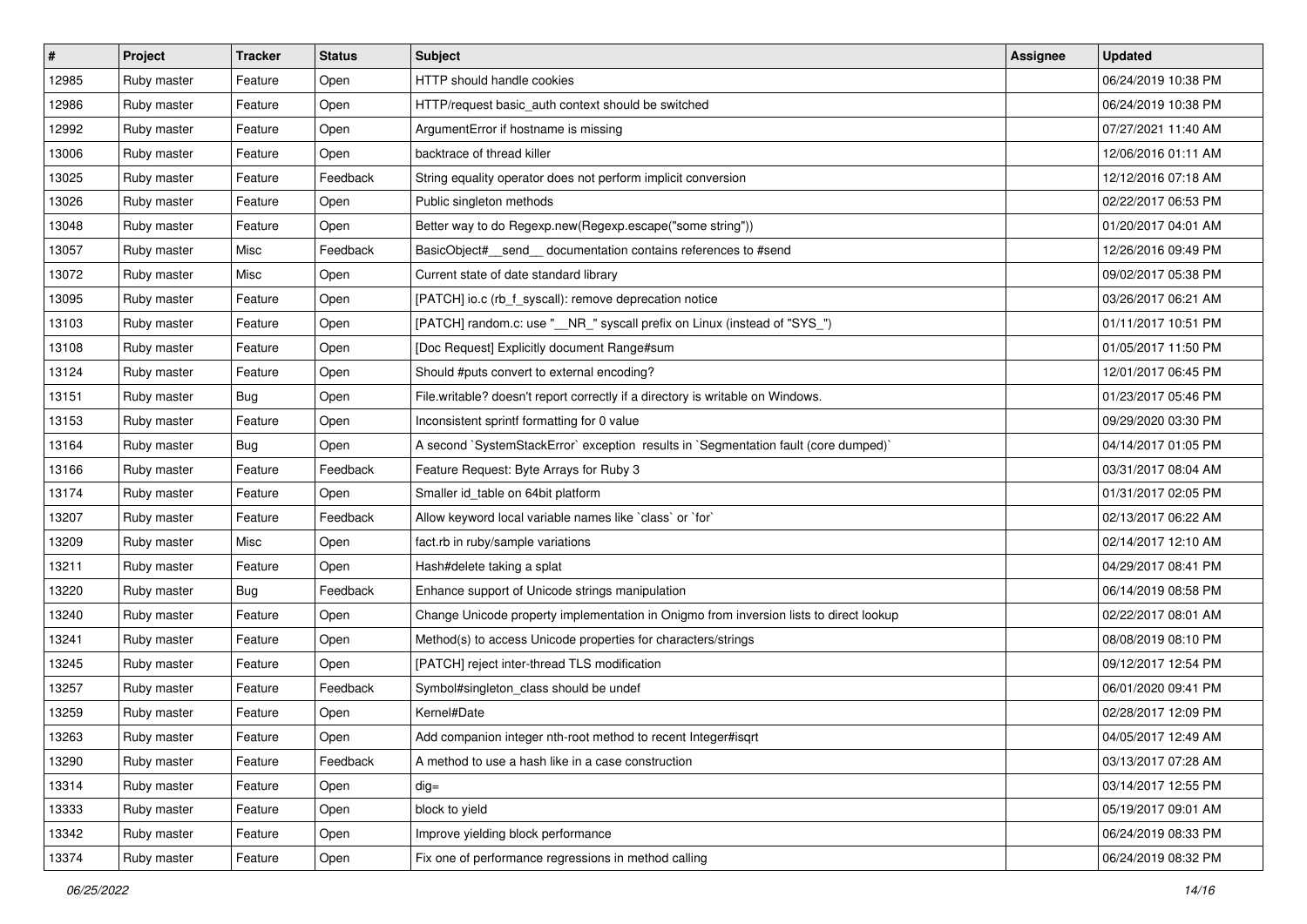| $\vert$ # | <b>Project</b> | <b>Tracker</b> | <b>Status</b> | <b>Subject</b>                                                                                         | Assignee | <b>Updated</b>      |
|-----------|----------------|----------------|---------------|--------------------------------------------------------------------------------------------------------|----------|---------------------|
| 13395     | Ruby master    | Feature        | Open          | Add a method to check for not nil                                                                      |          | 09/30/2017 12:53 PM |
| 13434     | Ruby master    | Feature        | Open          | better method definition in C API                                                                      |          | 07/13/2017 07:41 AM |
| 13436     | Ruby master    | Feature        | Open          | Improve performance of Array#<=> with Fixnum/Float/String elements                                     |          | 06/24/2019 08:26 PM |
| 13482     | Ruby master    | Feature        | Open          | Improve performance of "set instance variable"                                                         |          | 06/24/2019 08:25 PM |
| 13485     | Ruby master    | <b>Bug</b>     | Open          | MinGW TestEnumerable#test_callcc SEGV info                                                             |          | 04/19/2017 04:17 PM |
| 13497     | Ruby master    | Misc           | Open          | Docs, code samples, Ripper example                                                                     |          | 04/23/2017 04:27 AM |
| 13500     | Ruby master    | <b>Bug</b>     | Open          | MinGW TestArity#test_proc_err_mess stops testing                                                       |          | 04/26/2017 03:27 PM |
| 13502     | Ruby master    | Feature        | Open          | remove unused Array#to_s implementation                                                                |          | 07/27/2021 11:41 AM |
| 13506     | Ruby master    | Feature        | Open          | Improve performance of Complex#{+,-,*,/,**,abs2}                                                       |          | 06/24/2019 08:21 PM |
| 13507     | Ruby master    | Feature        | Open          | Improve performance of some Complex methods where call Numeric#real? internally                        |          | 06/24/2019 08:21 PM |
| 13514     | Ruby master    | Feature        | Open          | [PATCH] thread_pthread.c (native_sleep): preserve old unblock function                                 |          | 07/27/2021 11:41 AM |
| 13542     | Ruby master    | <b>Bug</b>     | Open          | MinGW trunk Builds - Summary of Issues                                                                 |          | 05/19/2017 07:04 PM |
| 13557     | Ruby master    | Feature        | Open          | there's no way to pass backtrace locations as a massaged backtrace                                     |          | 06/24/2019 08:21 PM |
| 13559     | Ruby master    | Feature        | Feedback      | Change implementation of Feature #6721                                                                 |          | 05/18/2017 12:31 PM |
| 13571     | Ruby master    | <b>Bug</b>     | Open          | Script arguments, encoding, windows / MinGW                                                            |          | 11/12/2017 10:53 PM |
| 13574     | Ruby master    | Feature        | Open          | Method redefinition warning                                                                            |          | 08/25/2019 06:11 PM |
| 13576     | Ruby master    | Feature        | Open          | File#to_path shall be deleted                                                                          |          | 06/24/2019 08:20 PM |
| 13588     | Ruby master    | Feature        | Feedback      | Add Encoding#min_char_size, #max_char_size, #minmax_char_size                                          |          | 05/29/2017 07:51 AM |
| 13613     | Ruby master    | Feature        | Feedback      | Prefer that require/require_relative/load to tell us permission error if the target file is unreadable |          | 09/25/2017 12:16 PM |
| 13620     | Ruby master    | Feature        | Open          | Simplifying MRI's build system: always make install                                                    |          | 07/08/2018 09:41 AM |
| 13626     | Ruby master    | Feature        | Open          | Add String#byteslice!                                                                                  |          | 07/03/2018 11:07 PM |
| 13634     | Ruby master    | Misc           | Open          | NilClass is lying about respond_to?(:clone)                                                            |          | 06/06/2017 08:27 AM |
| 13639     | Ruby master    | Feature        | Open          | Add "RTMIN" and "RTMAX" to Signal.list                                                                 |          | 08/31/2017 09:06 AM |
| 13644     | Ruby master    | <b>Bug</b>     | Open          | Windows - Setting Time.now                                                                             |          | 06/11/2017 03:43 AM |
| 13645     | Ruby master    | Feature        | Open          | Syntactic sugar for indexing when using the safe navigation operator                                   |          | 04/16/2019 03:00 PM |
| 13668     | Ruby master    | Feature        | Open          | Show / log test-all skips in CI here or at http://rubyci.org/ ?                                        |          | 06/20/2017 03:30 AM |
| 13677     | Ruby master    | Feature        | Feedback      | Add more details to error "Name or service not known (SocketError)"                                    |          | 04/01/2019 09:12 AM |
| 13681     | Ruby master    | Feature        | Open          | Ruby digest init fails in FIPS mode when built against OpenSSL ~> 1.0.1                                |          | 07/04/2017 05:17 PM |
| 13683     | Ruby master    | Feature        | Feedback      | Add strict Enumerable#single                                                                           |          | 09/02/2021 05:52 PM |
| 13719     | Ruby master    | Feature        | Open          | [PATCH] net/http: allow existing socket arg for Net::HTTP.start                                        |          | 09/12/2020 09:45 PM |
| 13733     | Ruby master    | Feature        | Open          | Dump the delegator instead of the delegated object                                                     |          | 06/29/2018 05:09 PM |
| 13750     | Ruby master    | Feature        | Open          | Improve String#casecmp? and Symbol#casecmp? performance with ASCII string                              |          | 01/24/2021 07:12 AM |
| 13763     | Ruby master    | Feature        | Open          | Trigger "unused variable warning" for unused variables in parameter lists                              |          | 11/28/2017 04:49 AM |